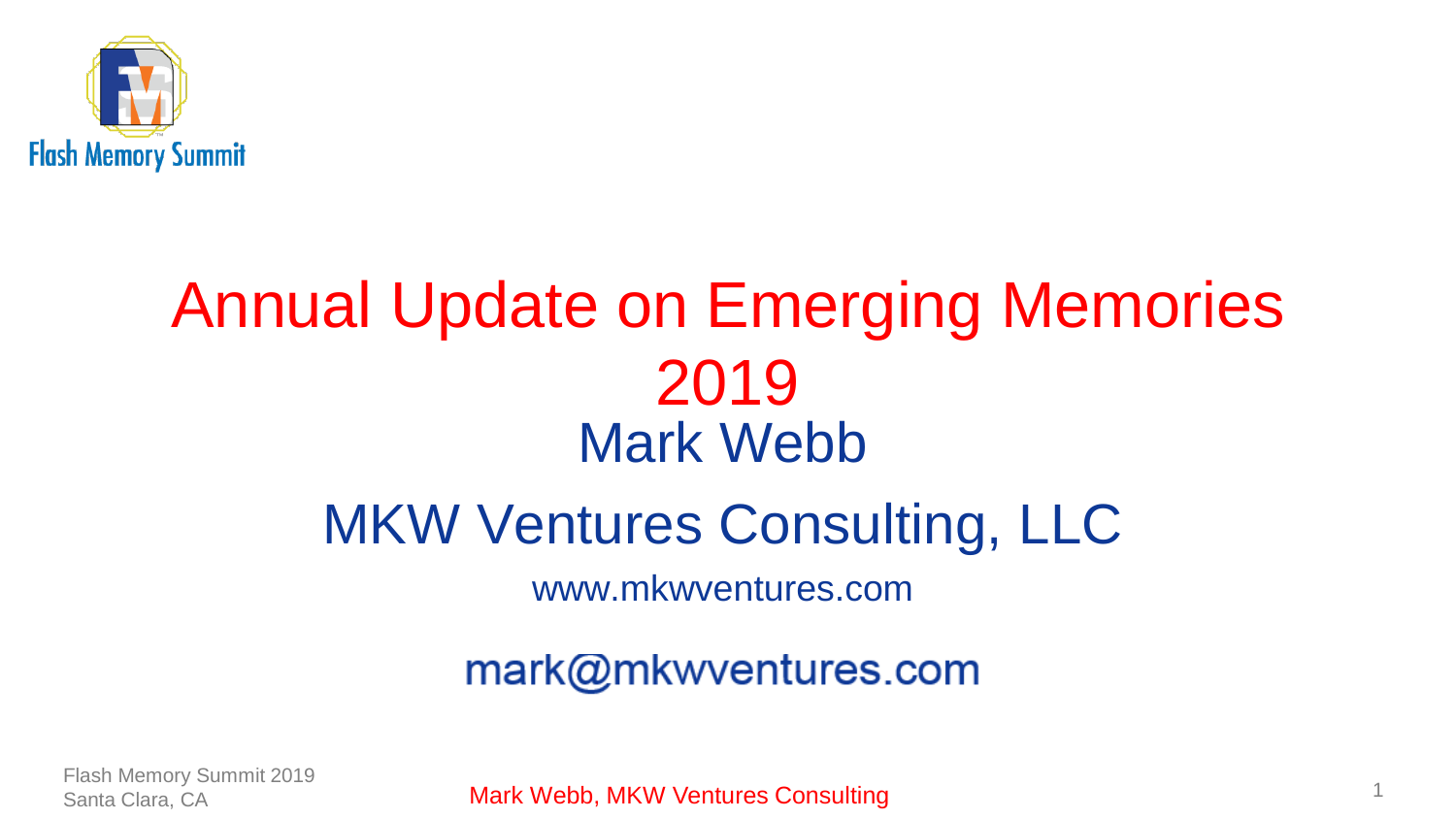



- Why New Memories
	- Scaling (new memories or new architecture)
	- The search for universal memory, New applications
- Historical and Recent Technologies compared
- Memory Product Lifecycle
- PCM/3D Xpoint, MRAM, ReRAM
- Additional Technologies
- Equipment/Market development challenges and solutions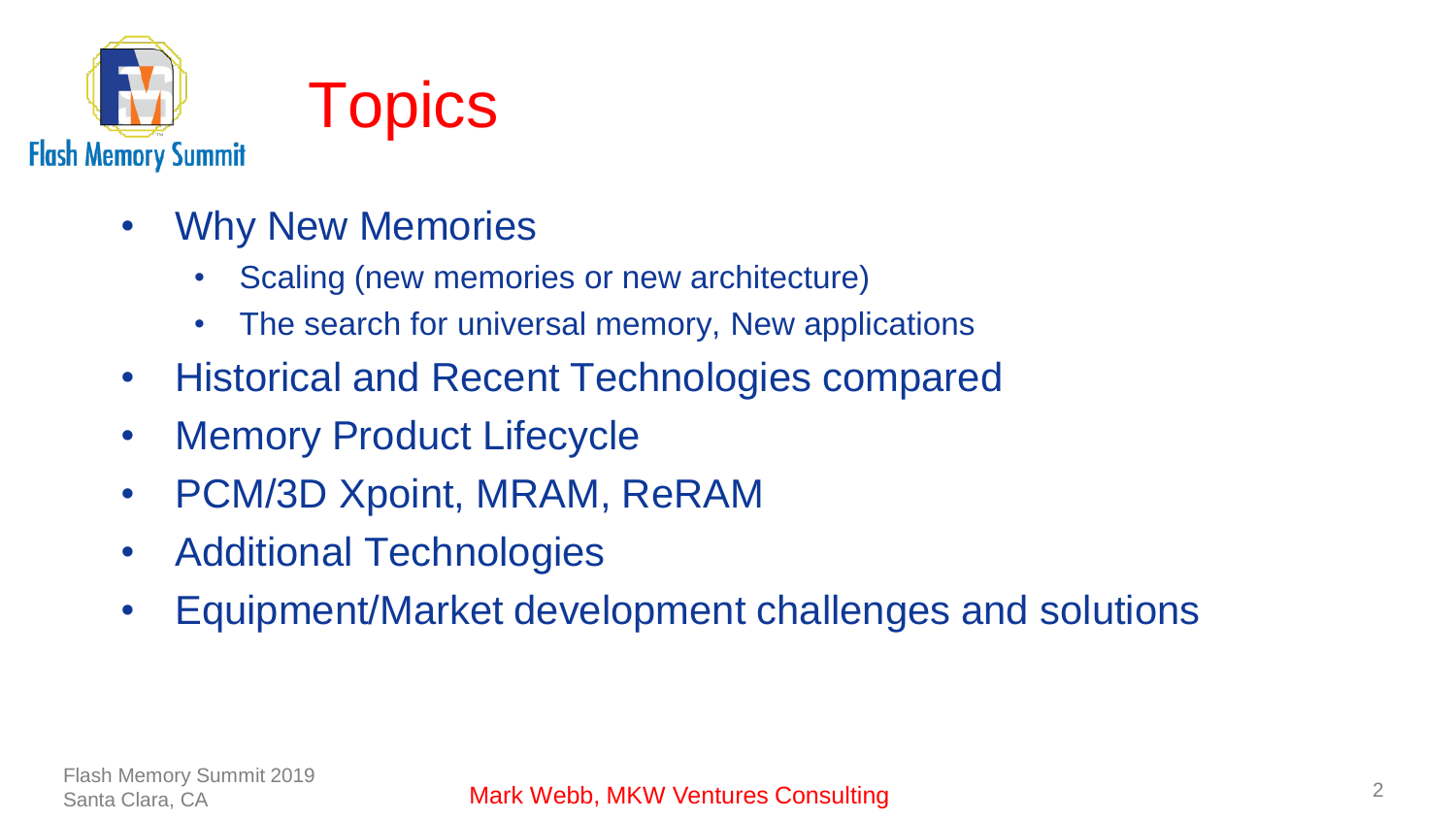

#### Memory Technologies Reviewed whats new?

|              | Latency | <b>Density</b> | <b>Cost</b> | <b>HVM</b> ready |
|--------------|---------|----------------|-------------|------------------|
| <b>DRAM</b>  | *****   | ***            | ***         | *****            |
| <b>NAND</b>  | $\star$ | *****          | *****       | *****            |
| <b>MRAM</b>  | *****   | $\star$        | $\star$     | ***              |
| 3DXP         | ***     | ****           | ****        | ****             |
| <b>ReRAM</b> | ***     | ****           | ****        | **               |
| <b>NRAM</b>  | ***     | **             | **          | $\star$          |
| Other        | ***     | **             | **          | $\star$          |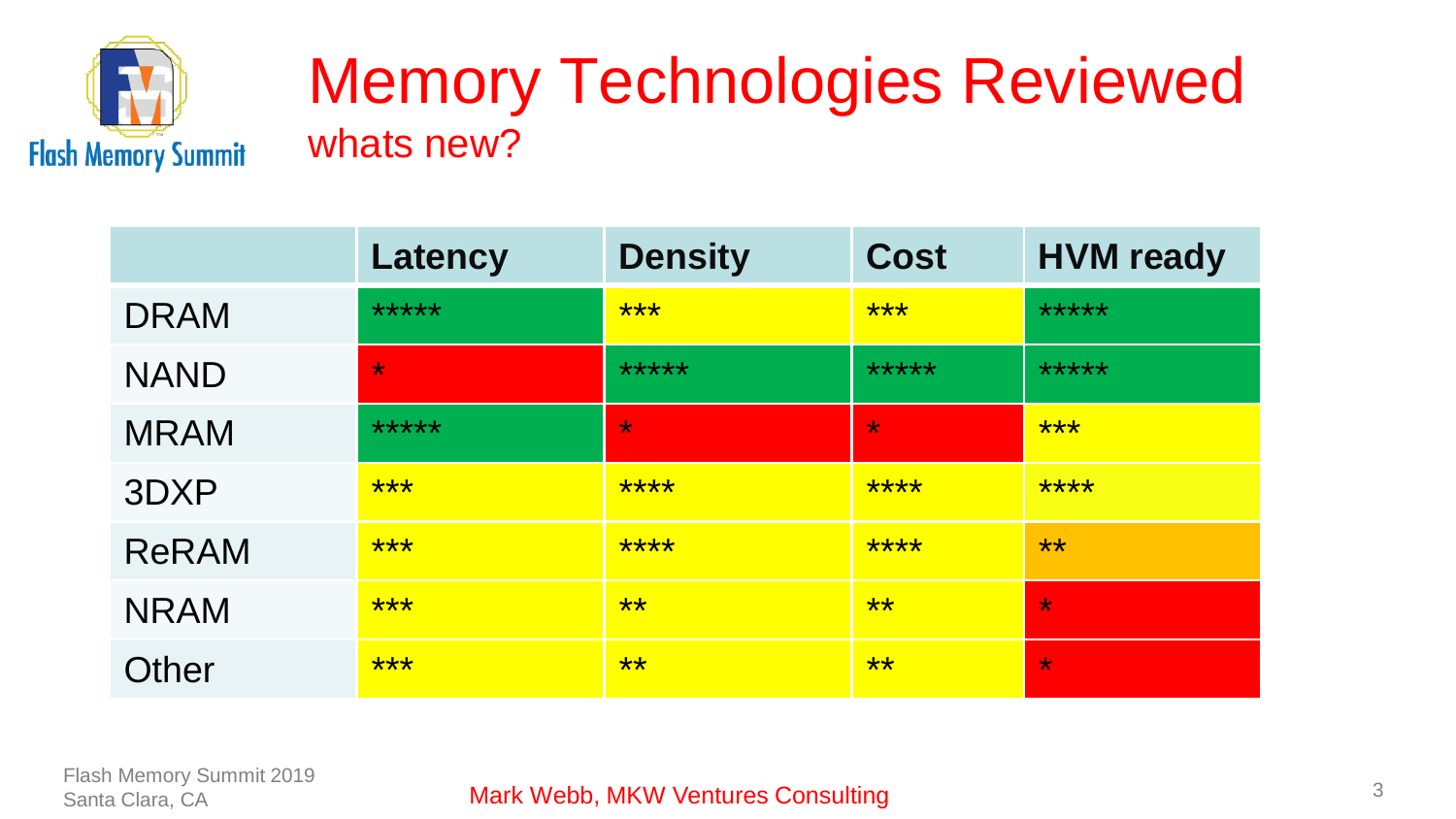

# Why New Memories? (the "Pull")

- Existing Memories will stop scaling
	- Or will they?
- Existing memories are not meeting needs
	- Speed
	- Quality
- We want universal memory
	- NAND and DRAM are far from model techs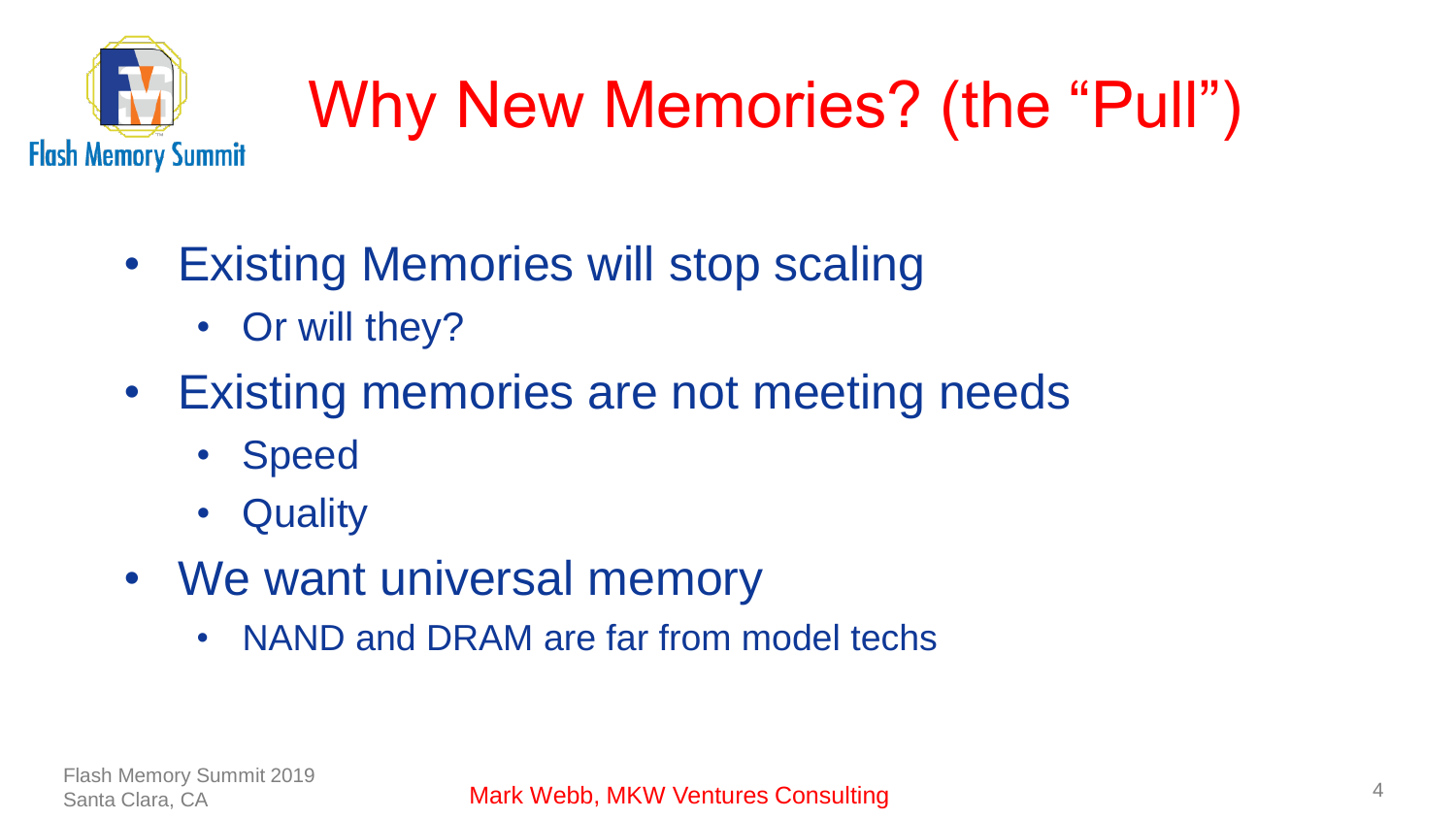

#### Why New Memories? NAND Scaling

- NAND flash has line of sight to 128L+ and QLC.
	- And no 256L does not take 6 months
- This takes us to 2023+ timeframe with a  $\sim$ 75% bit cost reduction
- We can do a 1Tbit Chip today, 1-2TB in a package
	- Sweet spot is 256Gb so density is not issue
- String stacking, CMOS under array allows a lot of circuit options
- If cost goes down, people will make the trade offs because it benefits them.
- NAND is not done anytime soon. And no one is even close on costs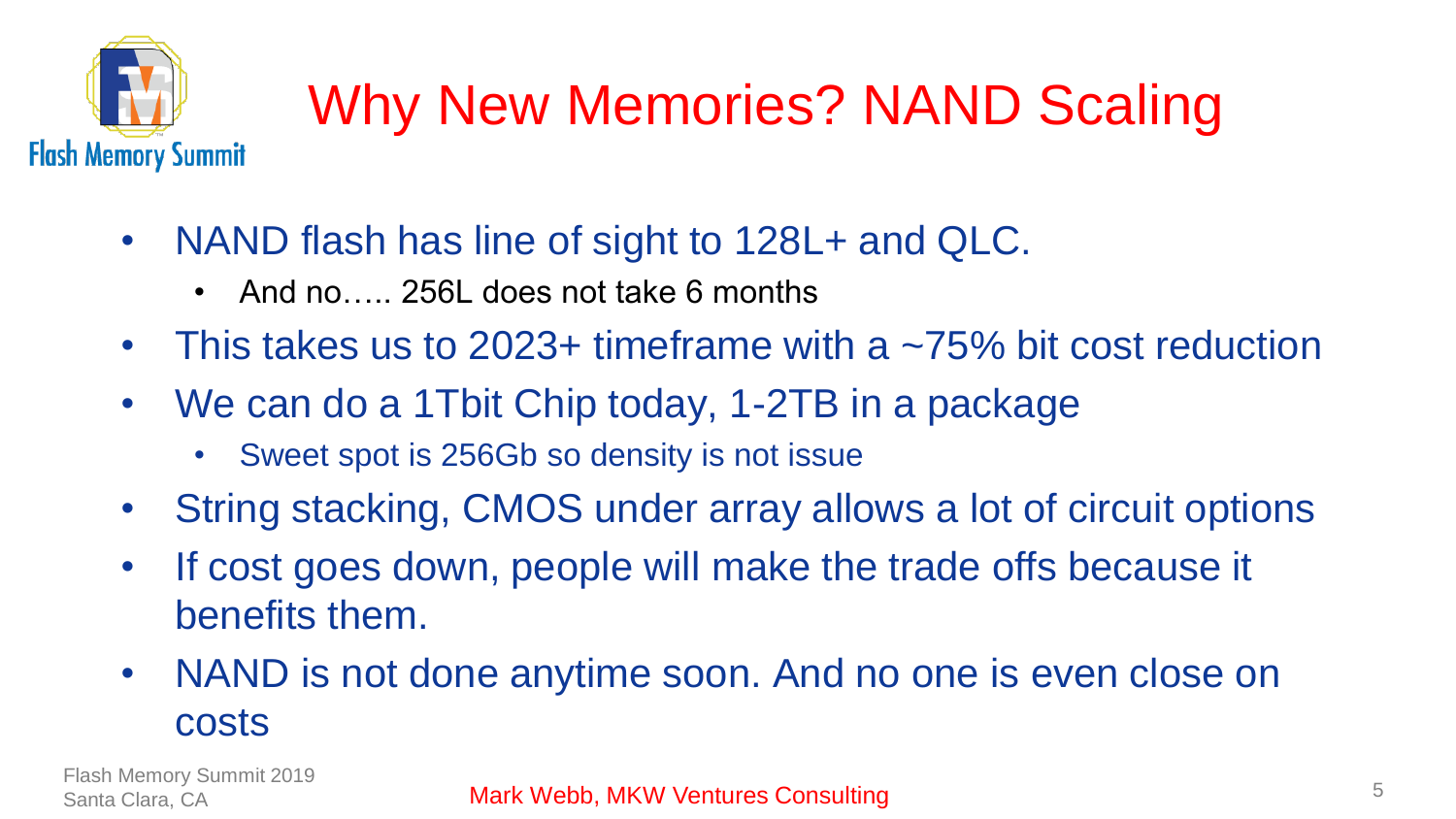

### DRAM Scaling

- DRAM scaling has slowed down
- This slow scaling WAS providing record margins, revenue and well managed growth
	- Price crashed and margins dropped. Now the model is being re--evaluated
- Plan is to get to 10nm region very slowly only if ROI is there
	- Most companies are reporting modest incremental changes that will take us to 10nm
- New architectures could work… if needed
- DRAM is fine for next 5 years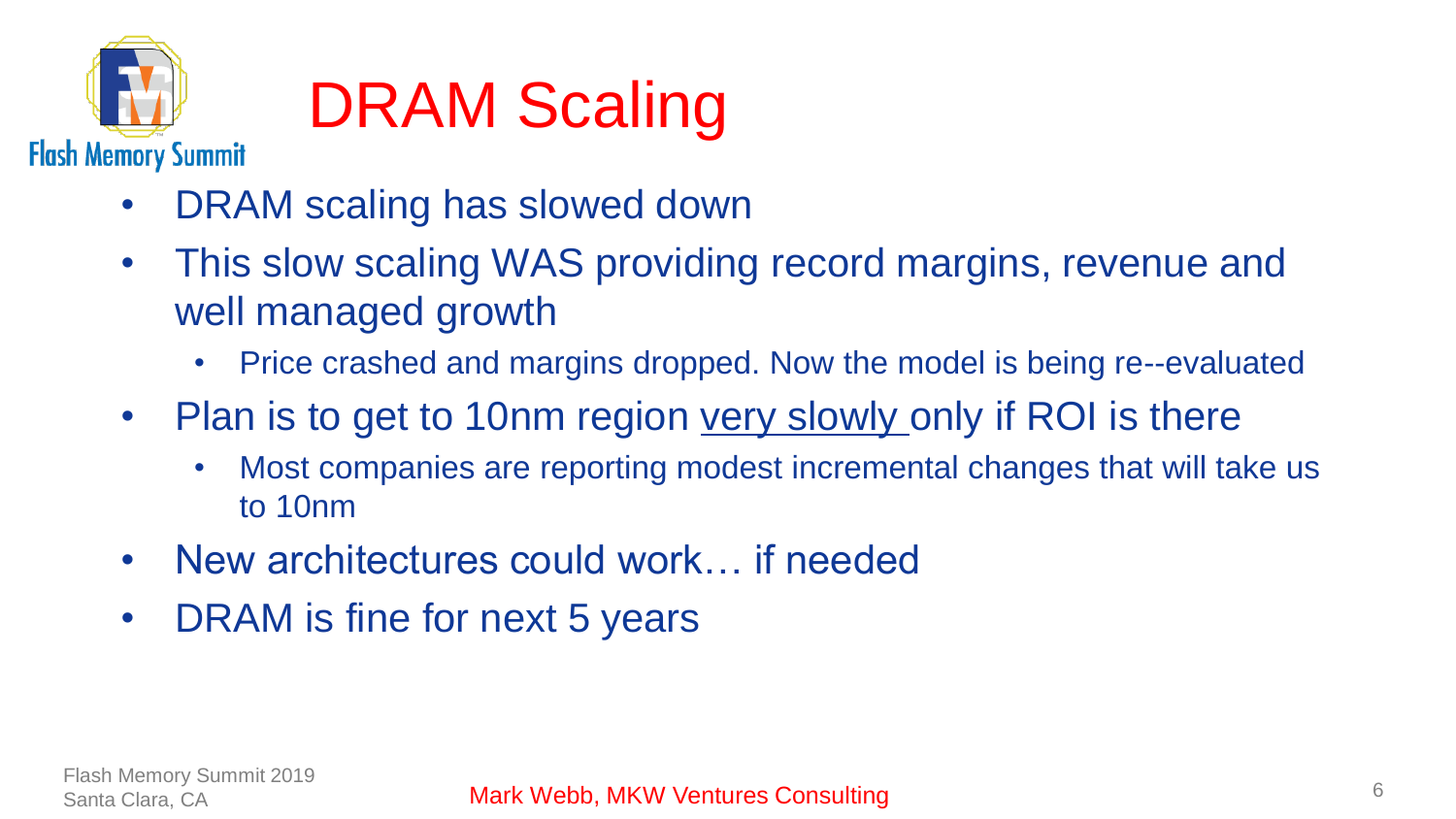

#### Why New Memory: Not Meeting Needs

- DRAM and NAND are not meeting needs
- NAND is slow, block oriented, wears out
	- But nothing can approach it for price
- DRAM is volatile, density is growing slowly, it is less than ideal
	- But at least its RAM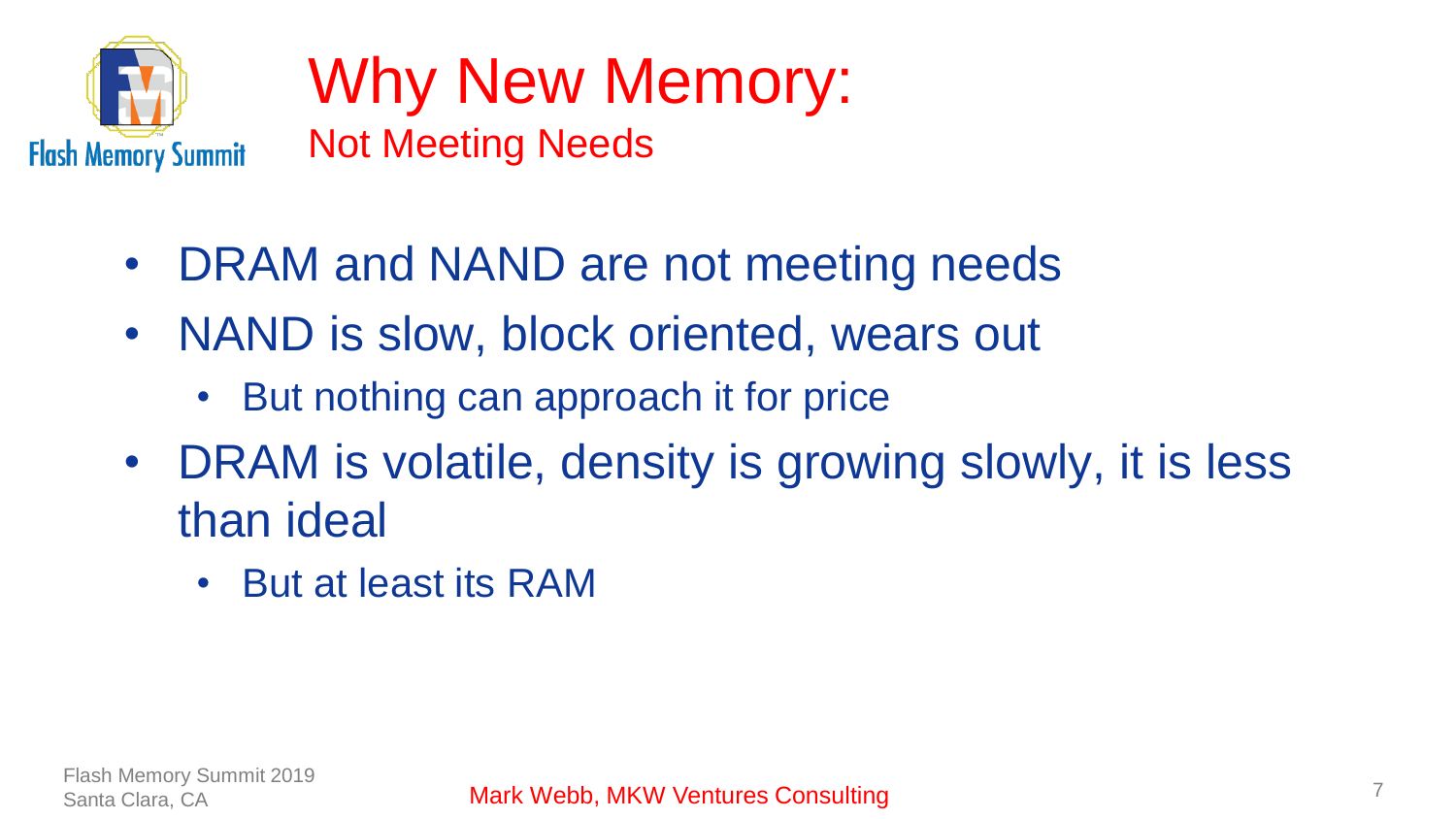

- NAND Scaling is going to continue
	- With unfortunate quality and speed trade offs
- DRAM scaling is going to continue
	- Much slower than we wish!
	- No incentive to risk anything
- Not meeting needs IS the really compelling reason for new memory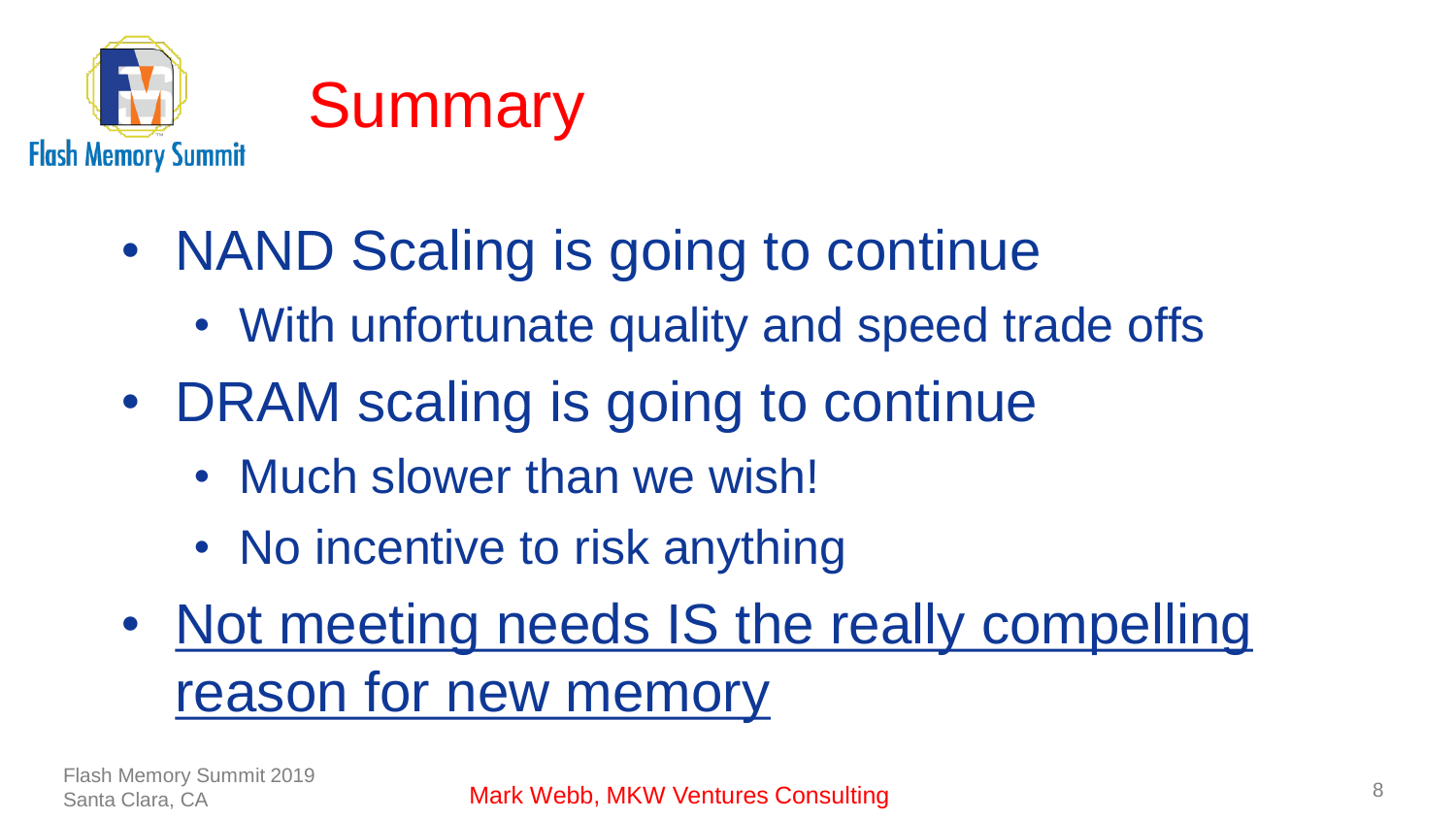

# What is Needed in New

- **Technology**
- **E** Ideal Universal Memory
	- Fast as DRAM, Non-Volatile, Infinite cycles, Cheaper than NAND
	- This doesn't exist. Nothing is replacing DRAM or NAND
- Reality of what will happen
	- Combination of tradeoffs will need to be made
	- Compute architecture designed around what is available
		- Phone, PC, Server designed around DRAM+SCM or SCM+ cloud
- We are making REAL progress here!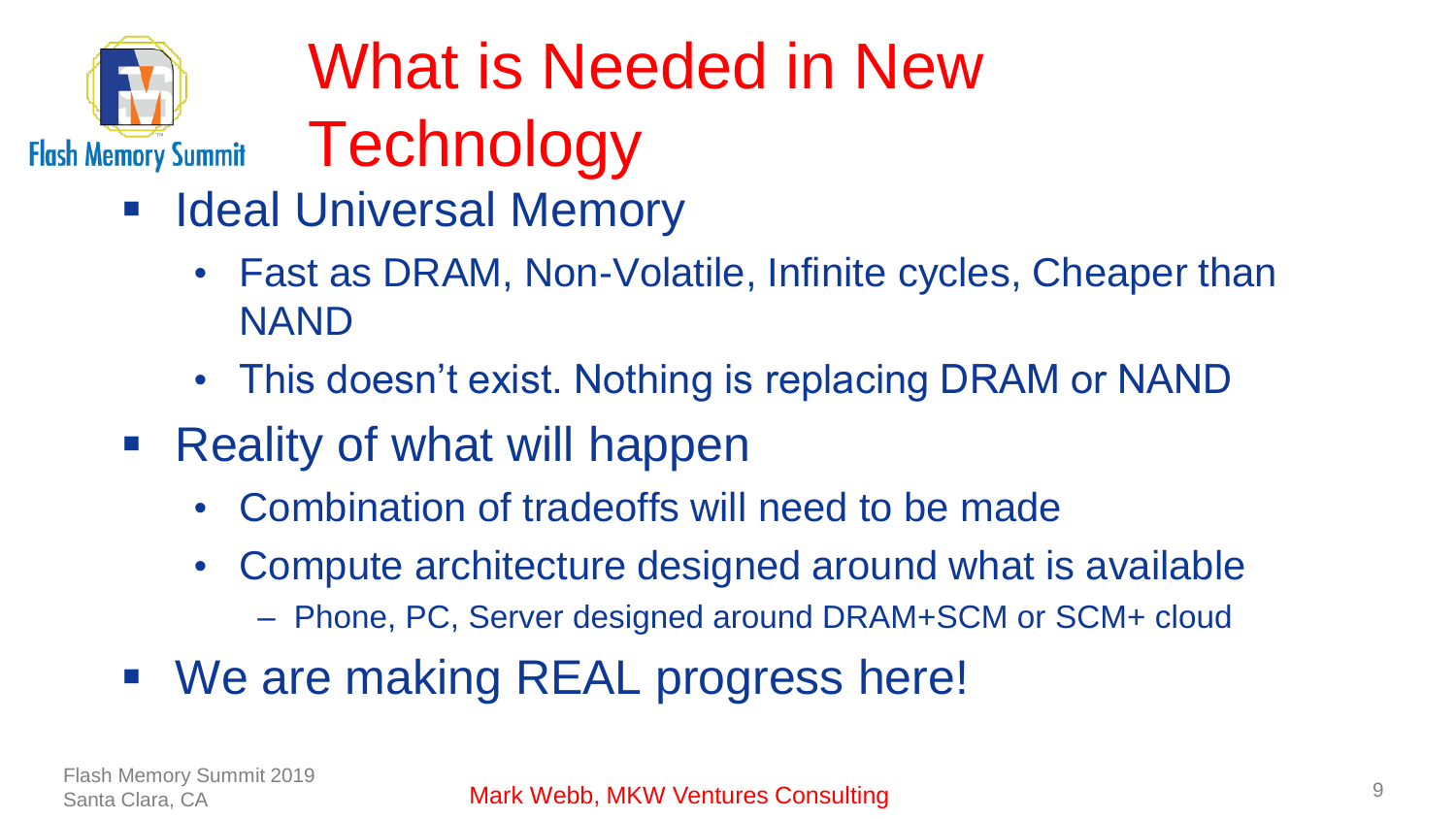

#### The Latency Spectrum and Gaps ~2015

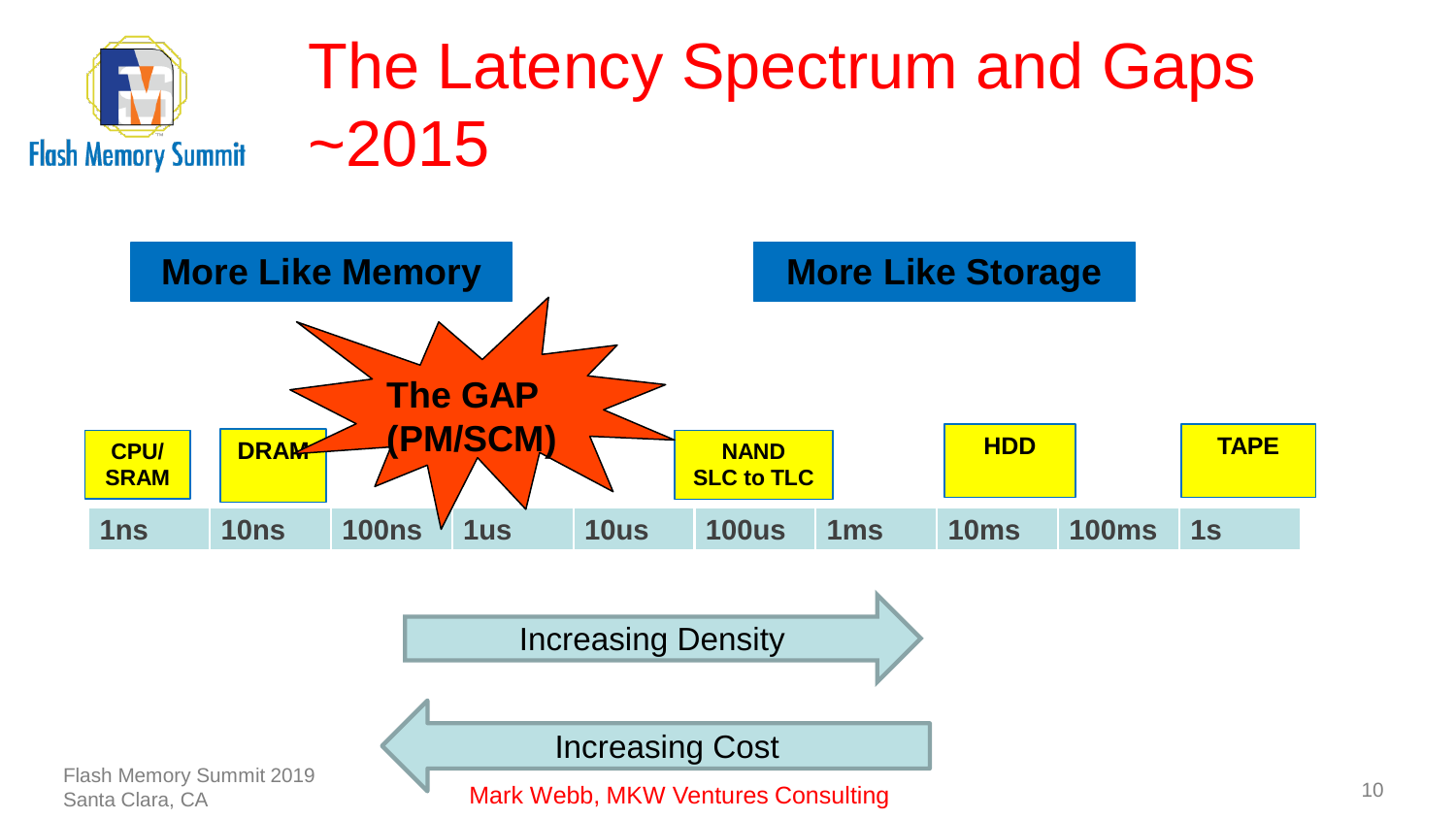

#### The Latency Spectrum and Gaps Future

**More Like Memory <b>More Like Storage** 



Increasing Density

Flash Memory Summit 2019

Santa Clara, CA **11 Mark Webb, MKW Ventures Consulting 11 Mark 11 Mark Webb, MKW Ventures Consulting** 

Increasing Cost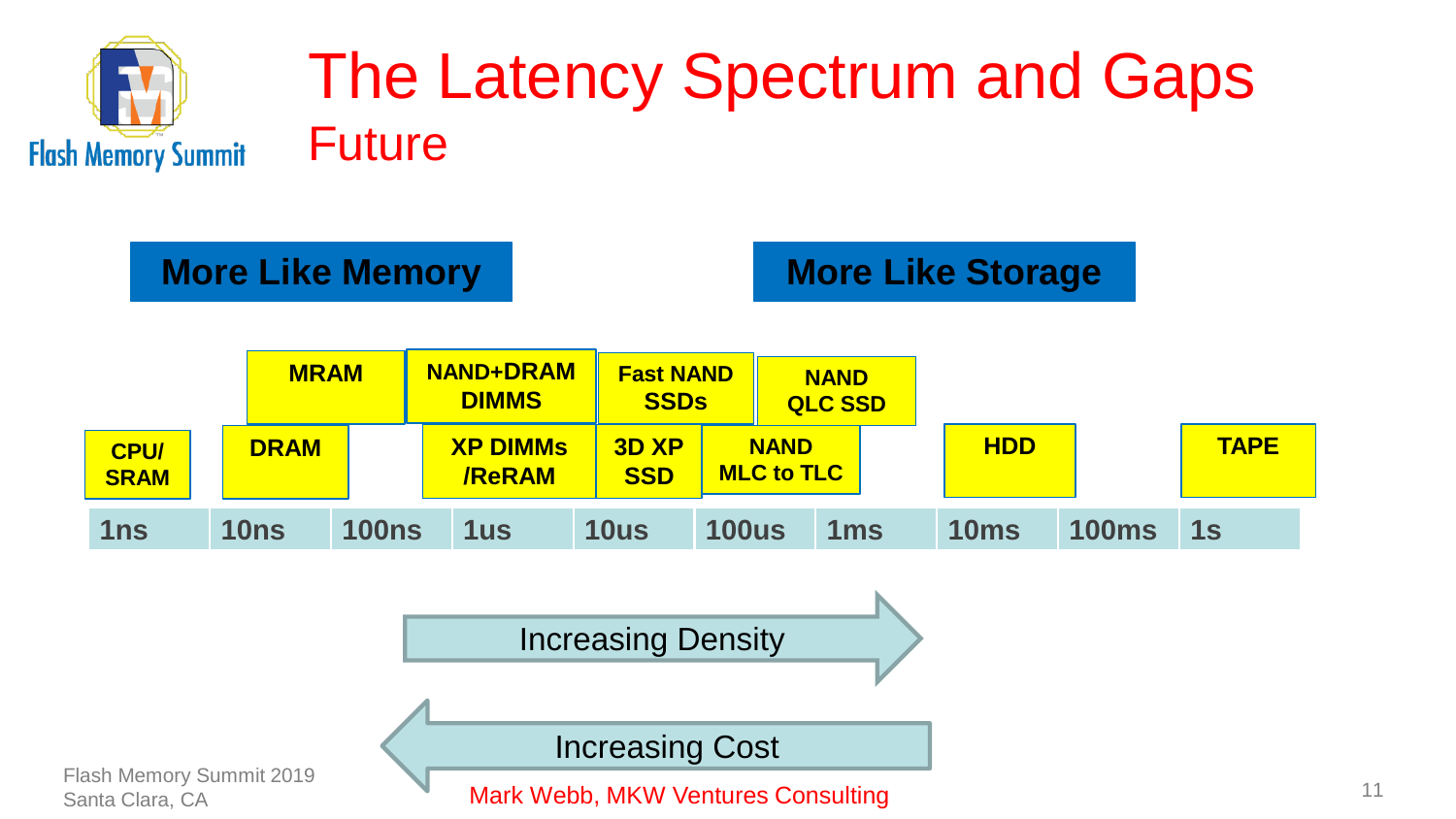

## Today is VERY Different than 2014

- We now have a volume PCM (3D Xpoint) memory ramping with 100s of Millions in revenue in multiple markets
	- More revenue than all previous "new NVM"
- We have ReRAM technologies you can pursue for your product at a foundry
- We have MRAM being used in actual products
- We have multiple companies with great financial resources who are developing MRAM for embedded
- We still have new memories being proposed (5+ years)
- This is VERY different than past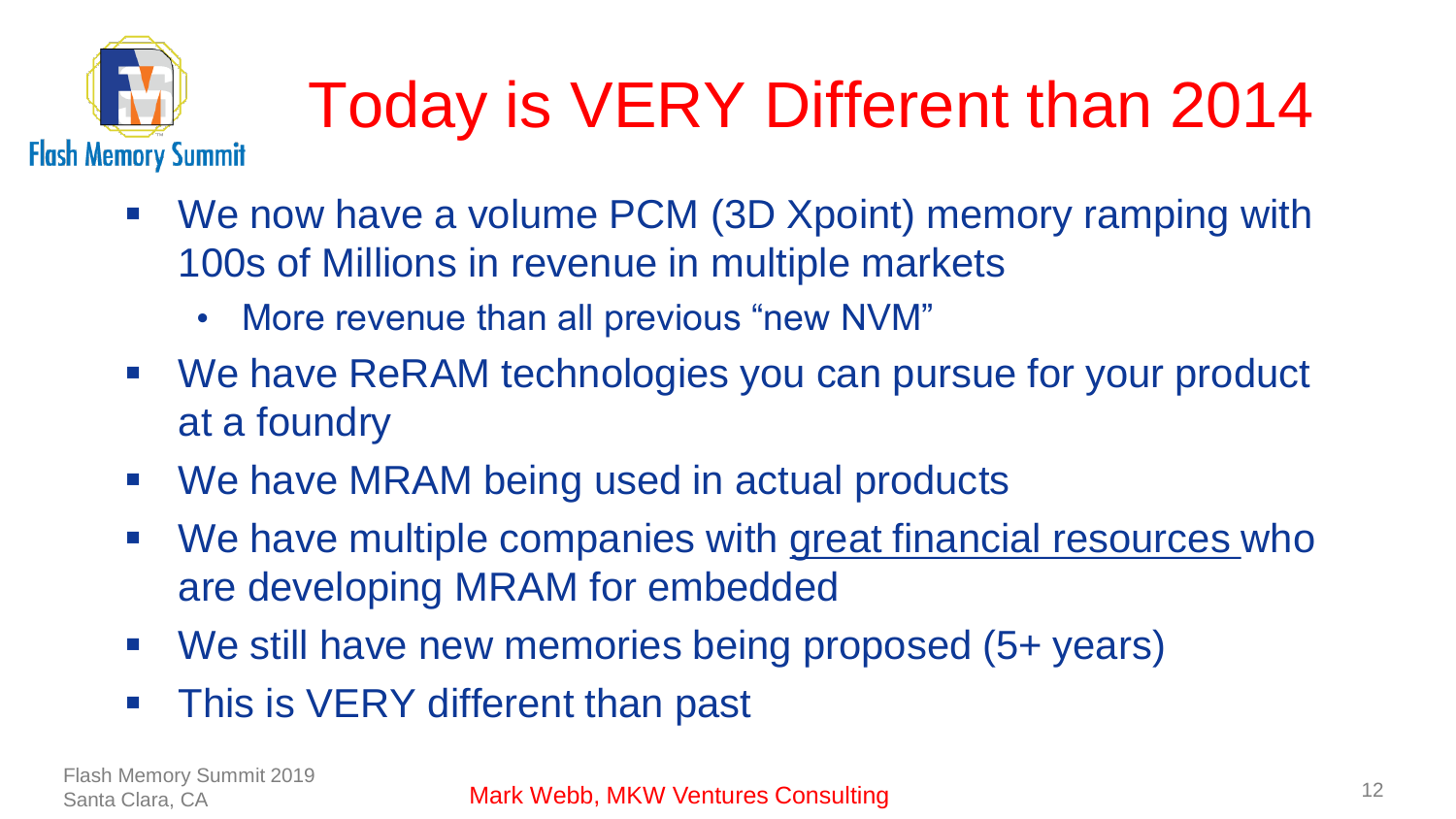

#### NEW MEMORY PRODUCT LIFECYCLE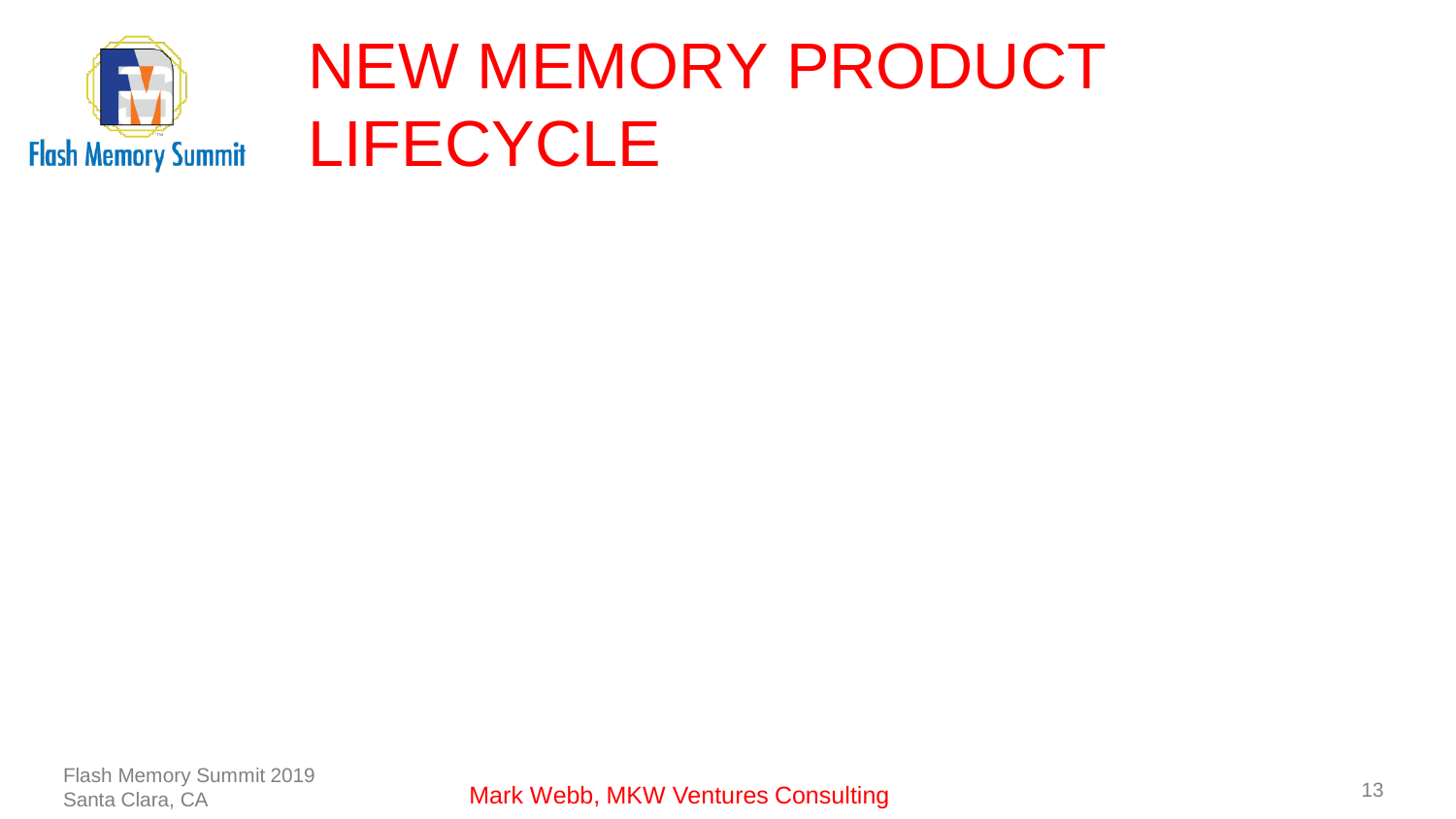

#### NEW: Product Lifecycle for Memory Part 1: Technical Proof/Open **Communication**



Summary: " A Novel xRAM technology built in 90nm Lithography With pictures! (4 years after concept) Estimate: 90% of technologies fails to ramp AFTER achieving this

Flash Memory Summit 2019

Mark Webb, MKW Ventures Consulting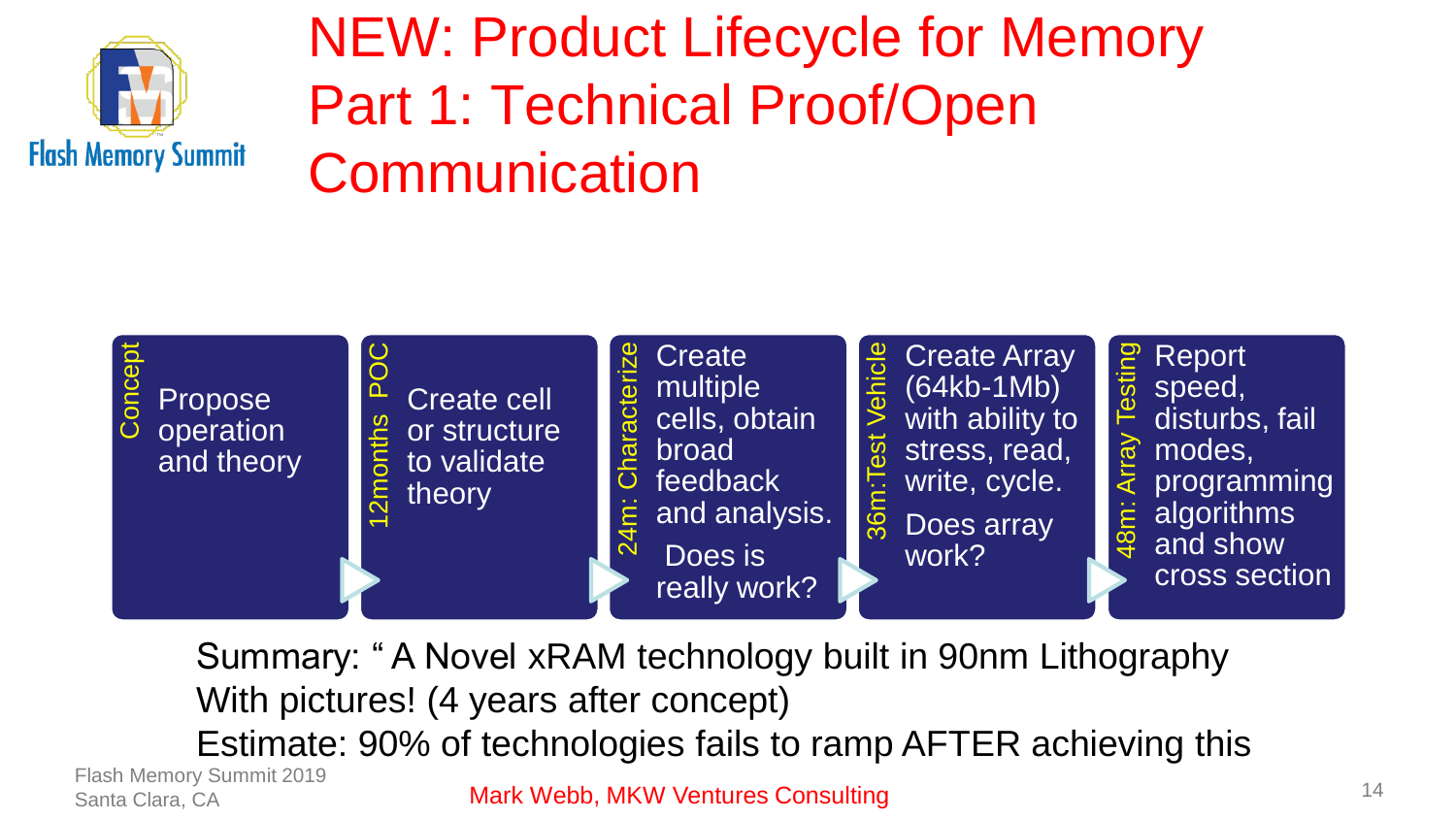

#### Product Lifecycle for Memory Part 2: Usually Stealth "We are going to build a product"



7-8 Years assuming no restarts or resource limitations from concept to revenue Intel-Micron 3D Xpoint was demonstrated in an array 8 years ago. MRAM was proposed 20 years ago and starting manufacturing 10 years ago

Flash Memory Summit 2019 Santa Clara, CA

#### Mark Webb, MKW Ventures Consulting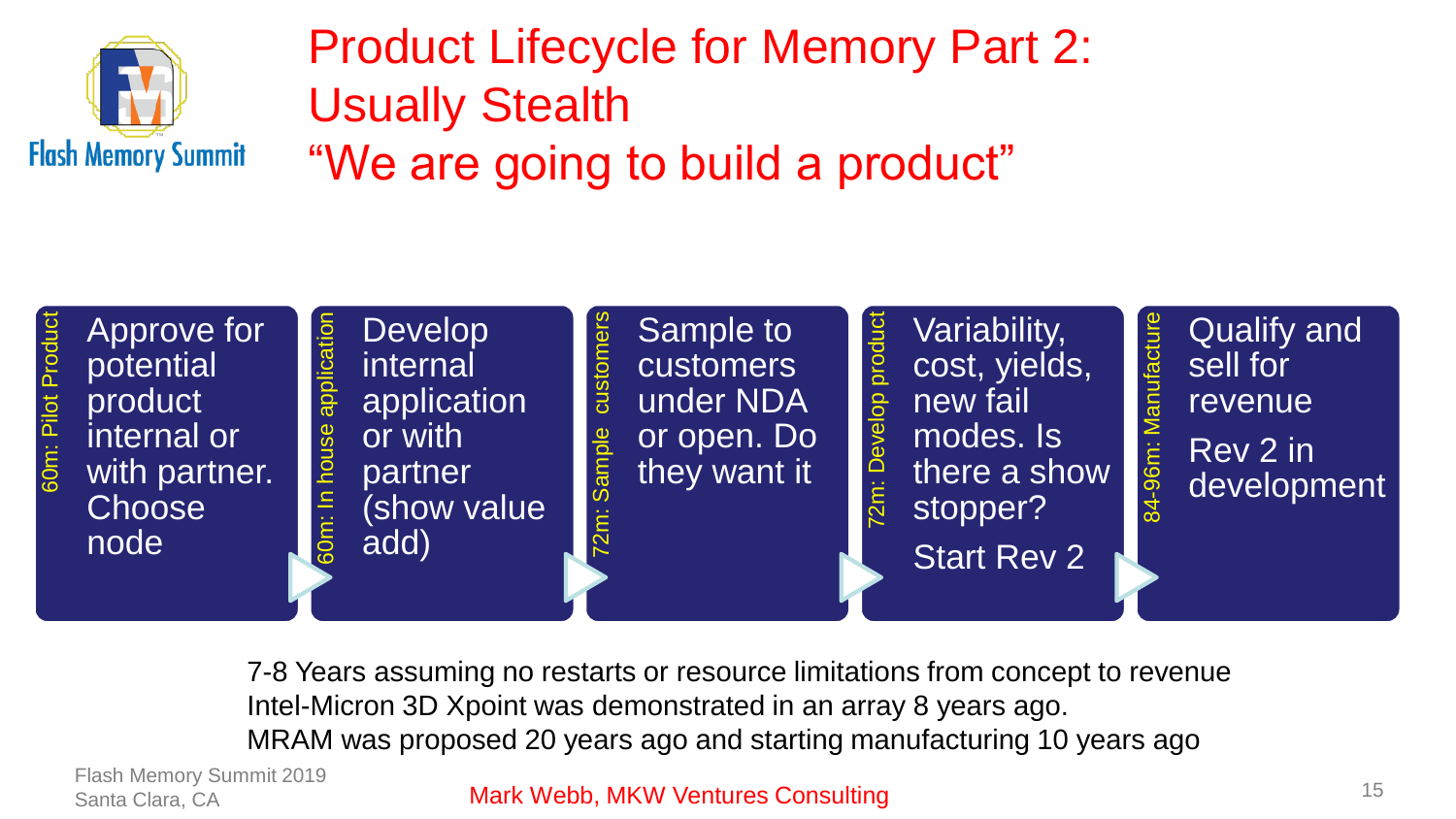

### Problem with Hype/New tech

- Jump to page two before completing page one. Fine to speed flow, but we know that 90% of technologies don't make it.
- It rarely makes sense to be stealth in part one
	- You want to show research, You need funding
	- The work is either patented or is not novel
	- You need to get feedback
- Open and closed companies follow this (FinFet, 3D NAND, PCM, MRAM, ReRAM, etc
- RECOMMENDATION: Evaluate all technologies and chance for success based on where they are on lifecycle.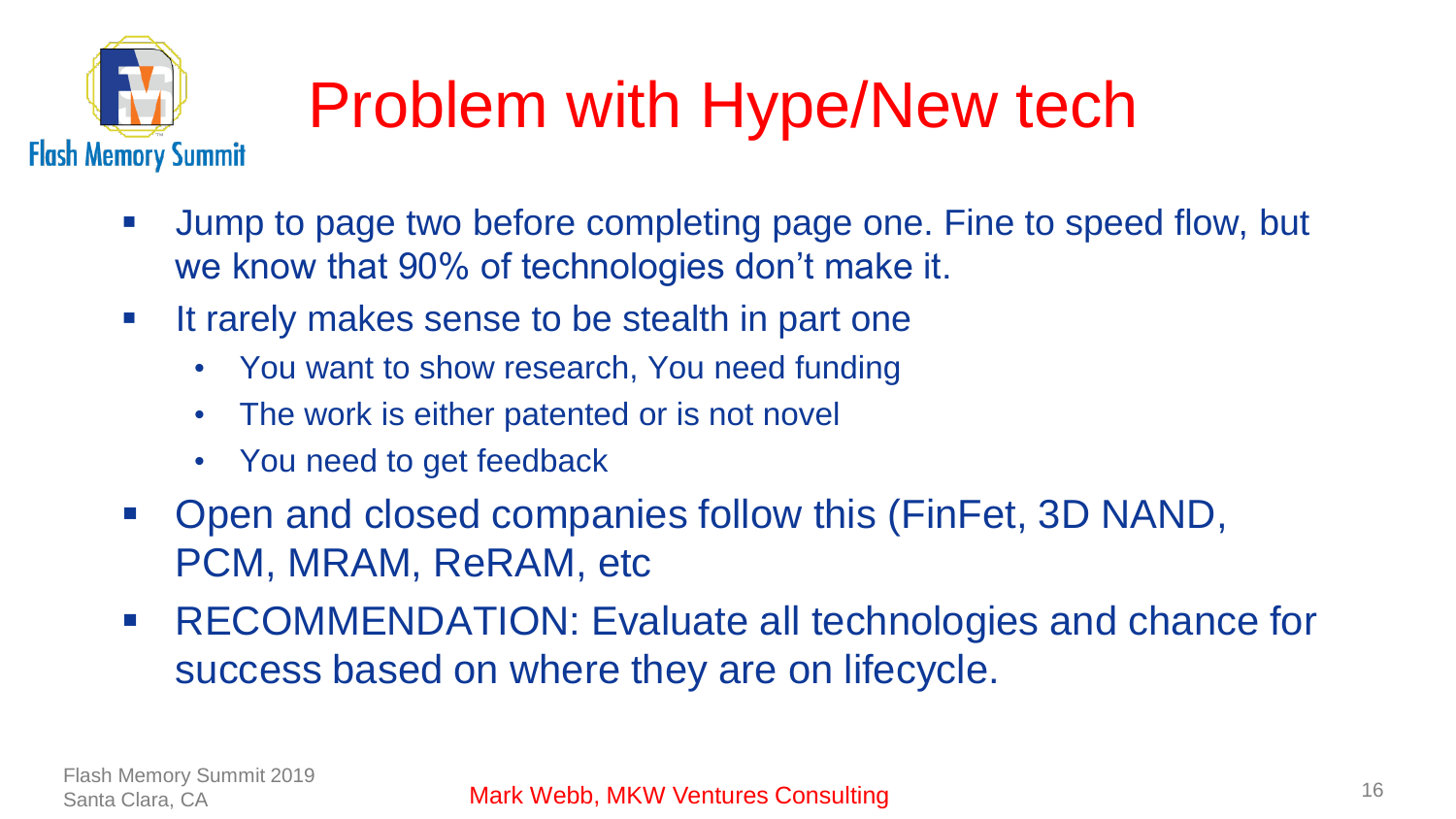

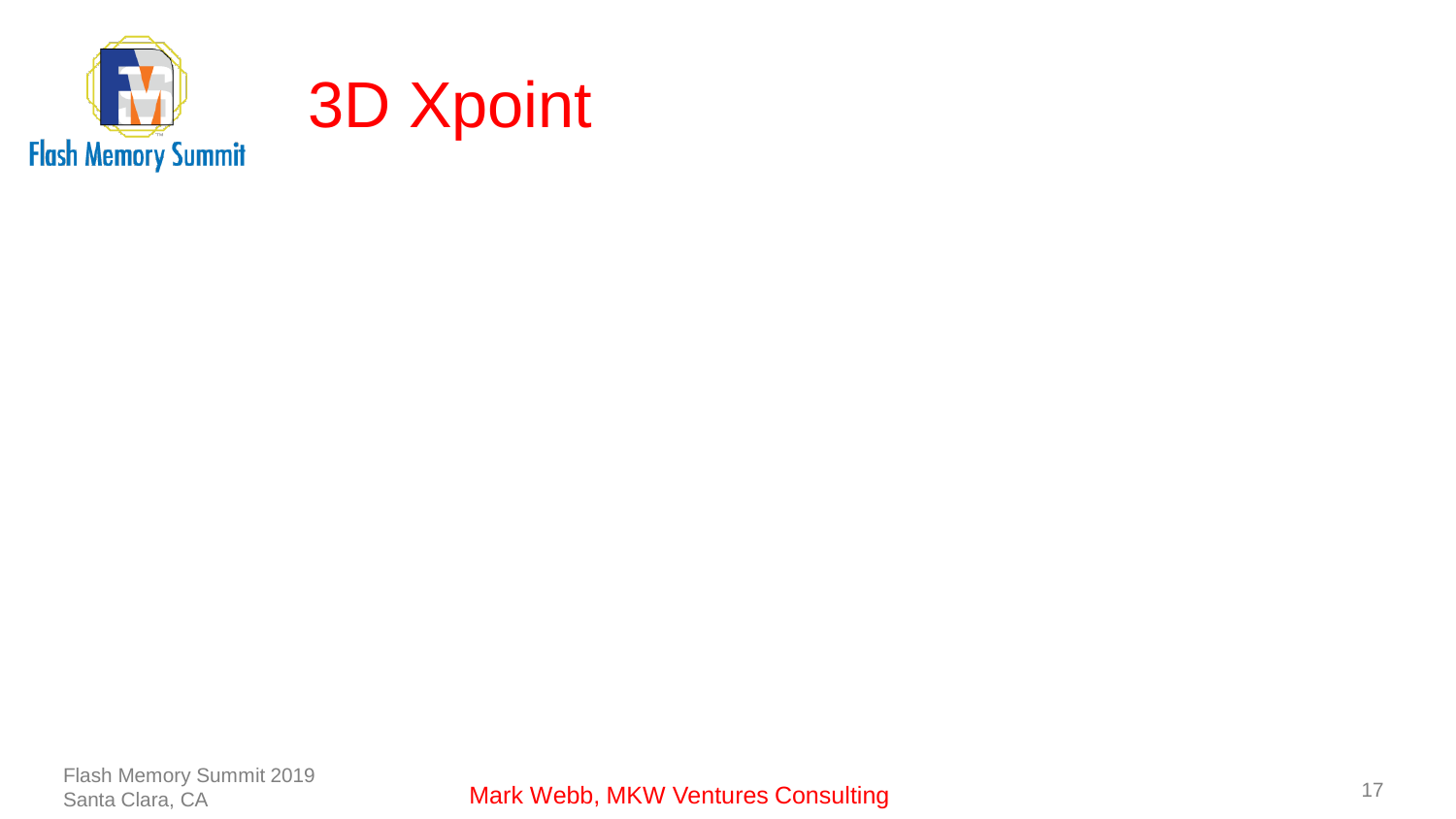

#### What is 3D Xpoint

- Micron/Intel Technology announced in July 2015
- Thanks to great analysis last 2 years, we know
	- PCM technology , 20nm lithography
	- Cross point array, Selector in stack
	- We have cross sections and details
	- 10+ years in the making, multiple publications by Intel, Micron, Numonyx, IP providers, etc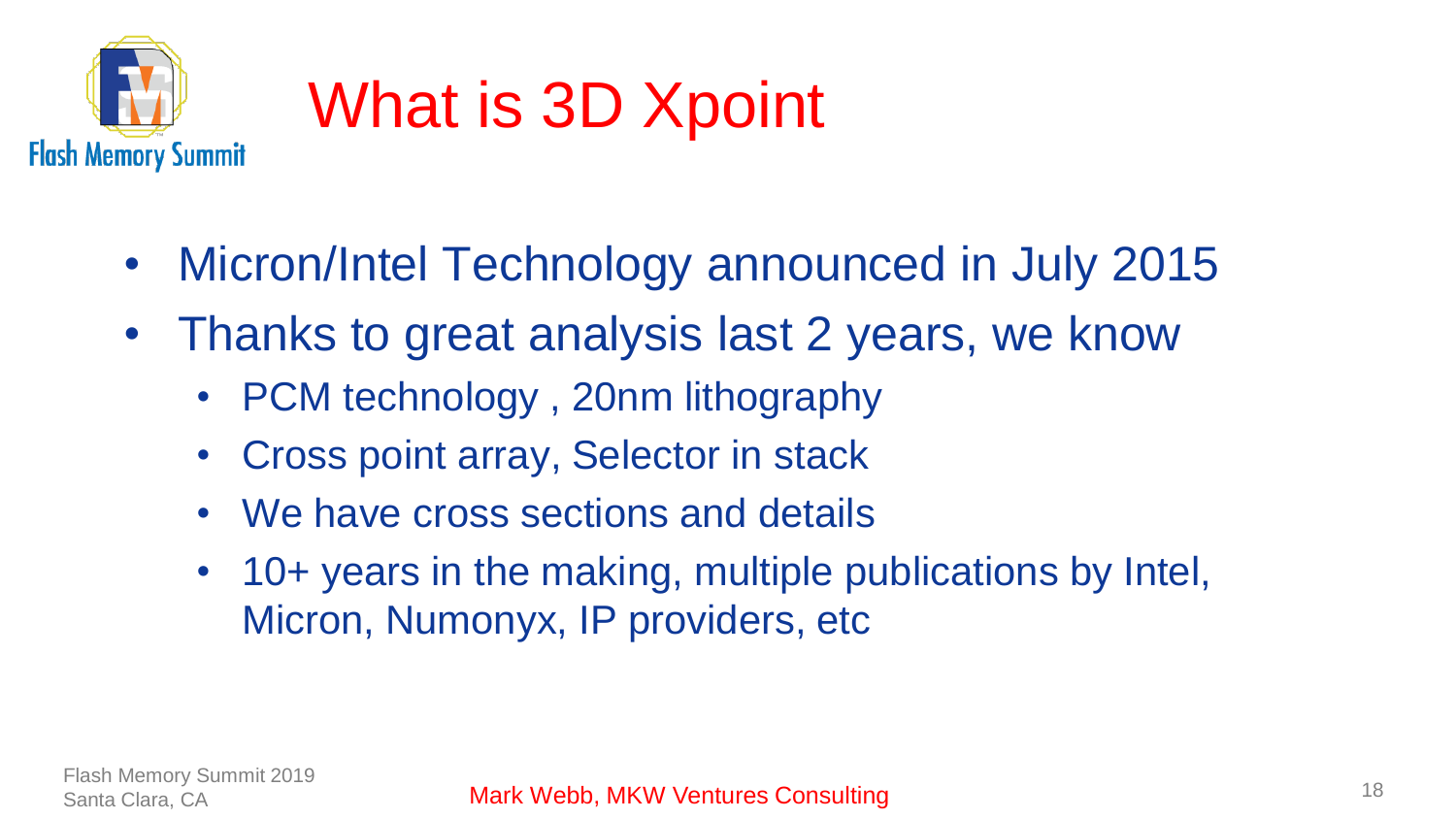

### Simple Architecture Overview





Current and Emerging Memory Technology Landscape Atwood FMS 2011 Note: 8 Years ago. Papers in 2001, 2005, 2009



**Source: Intel**

Speculated details on Technology based on:

- Memory and SSD modules sold
- EE-Times/Techinsights
- The register/Ron Neale/Chris Mellor Feb 1 2016
- ISS 2016 (Jan 12)
- Dave Eggleston FMS2015
- Plus multiple FMS presentations from **Techinsights**

#### Mark Webb, MKW Ventures Consulting and the consulting of the Consulting of the Clara, CA 19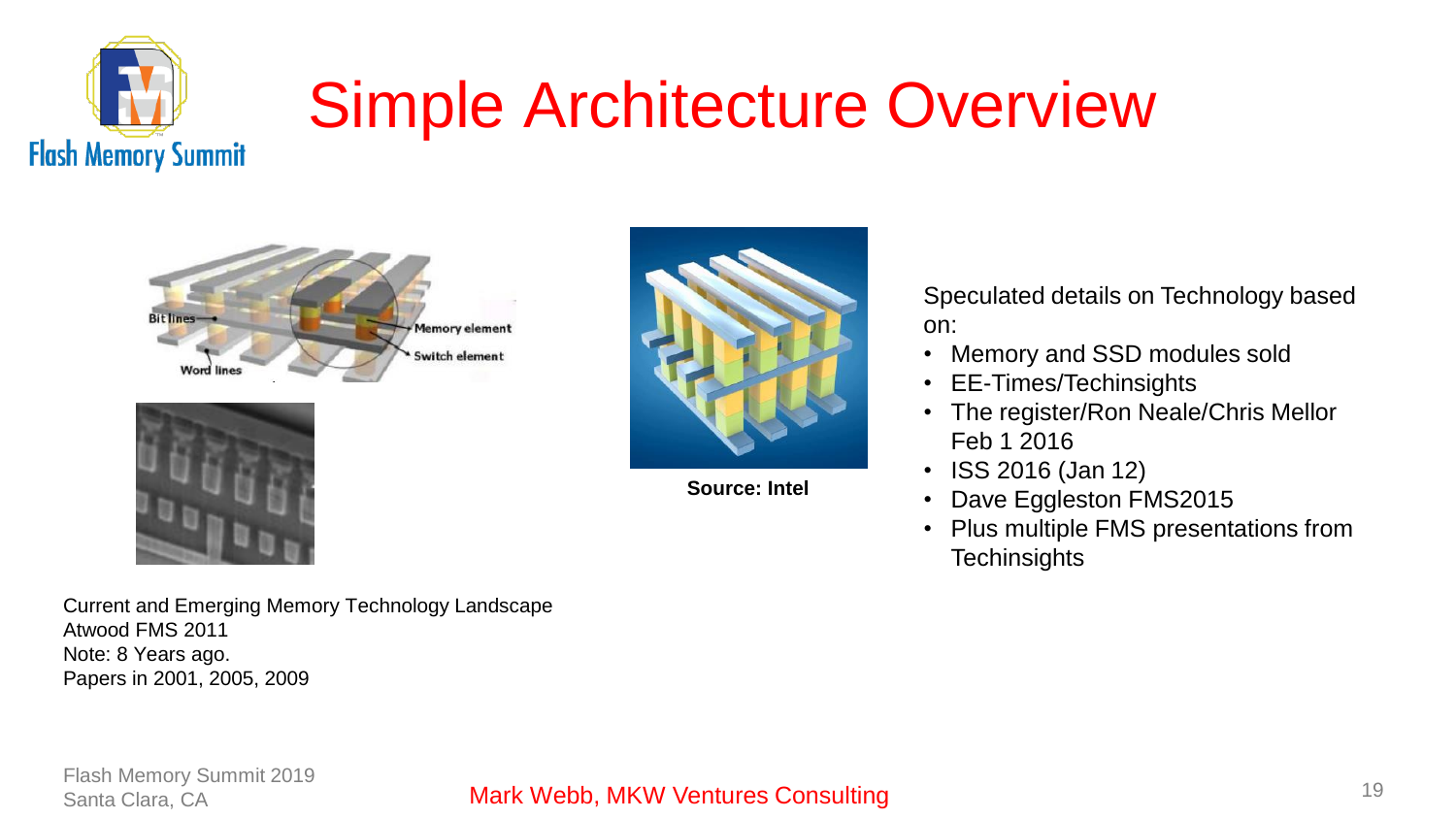

## 3D Xpoint Technology Update 2019

- **Products** 
	- Fastest SSD, with best SSD endurance, selling millions of units
	- DIMMs are quite delayed with multiple launches but are selling today.
	- More Optane/3D Xpoint bits sold than all other emerging memories combined in 2019
- Technology
	- Technology shipping today is based on Gen 1
	- Endurance increased significantly over past 2 years
	- Intel/Micron Plan Gen 2 for release in 2020. Estimate is 4 stacks, similar lithography, SLC, 35% lower bit cost. Nominally 256Gbit
	- Expect Gen 2 measurable volume in late 2020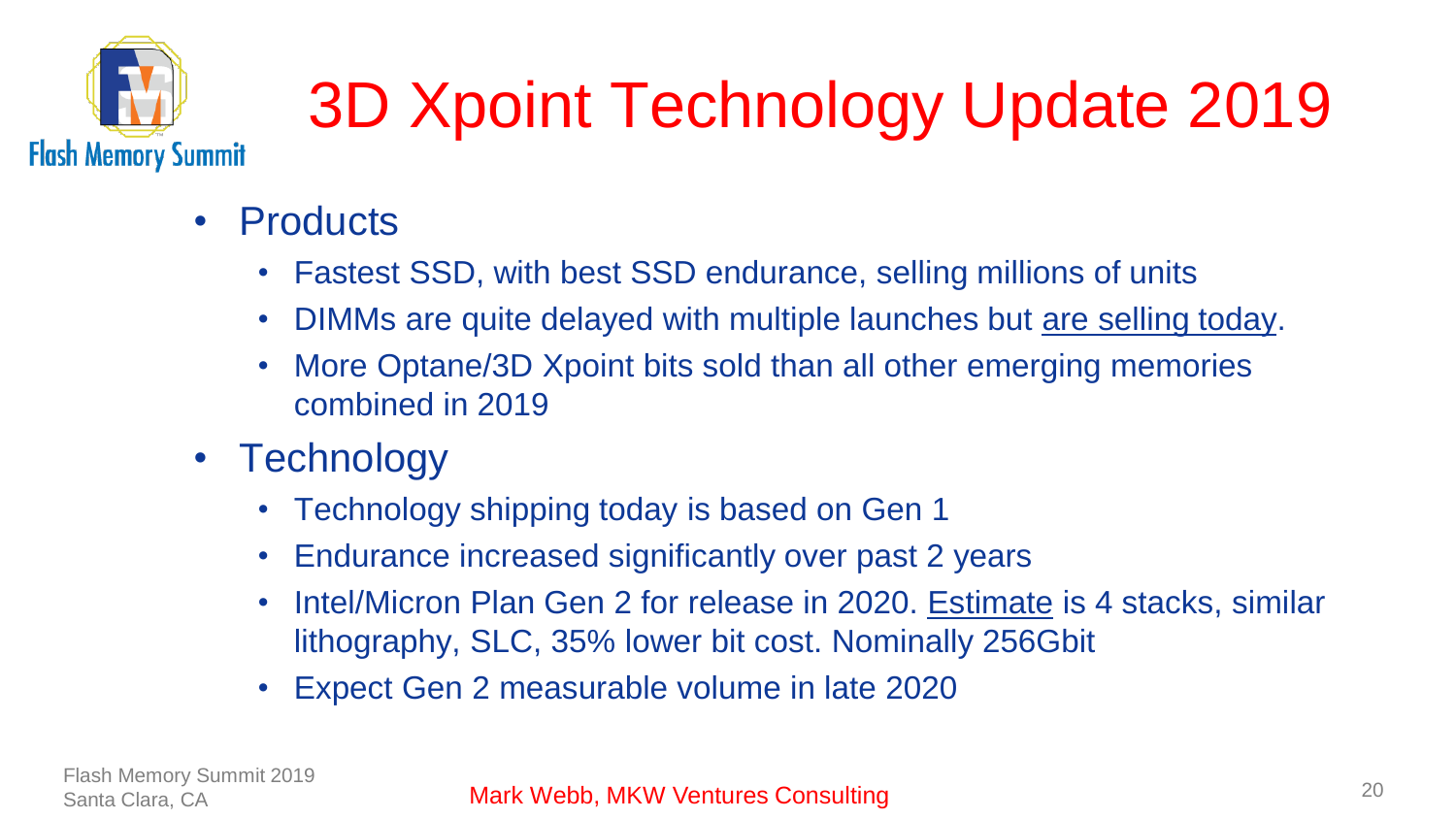

## 3D Xpoint Technology Numbers

- A model for what 3D Xpoint...
	- 128Gbit Chip with >10% overprovisioning on the chip itself
		- DIMMS are overprovisions by about 25% and have DRAM onboard
	- Read Latency (Chip): ~125ns, Write Latency: "higher"
		- DIMM is spec'd 350ns read, estimated at 650ns+ Write
	- Chip Endurance: ~200K+ cycles spec with management techniques
		- DIMMS do not have endurance limitations in actual use
	- Great persistent memory, but not replacing NAND or DRAM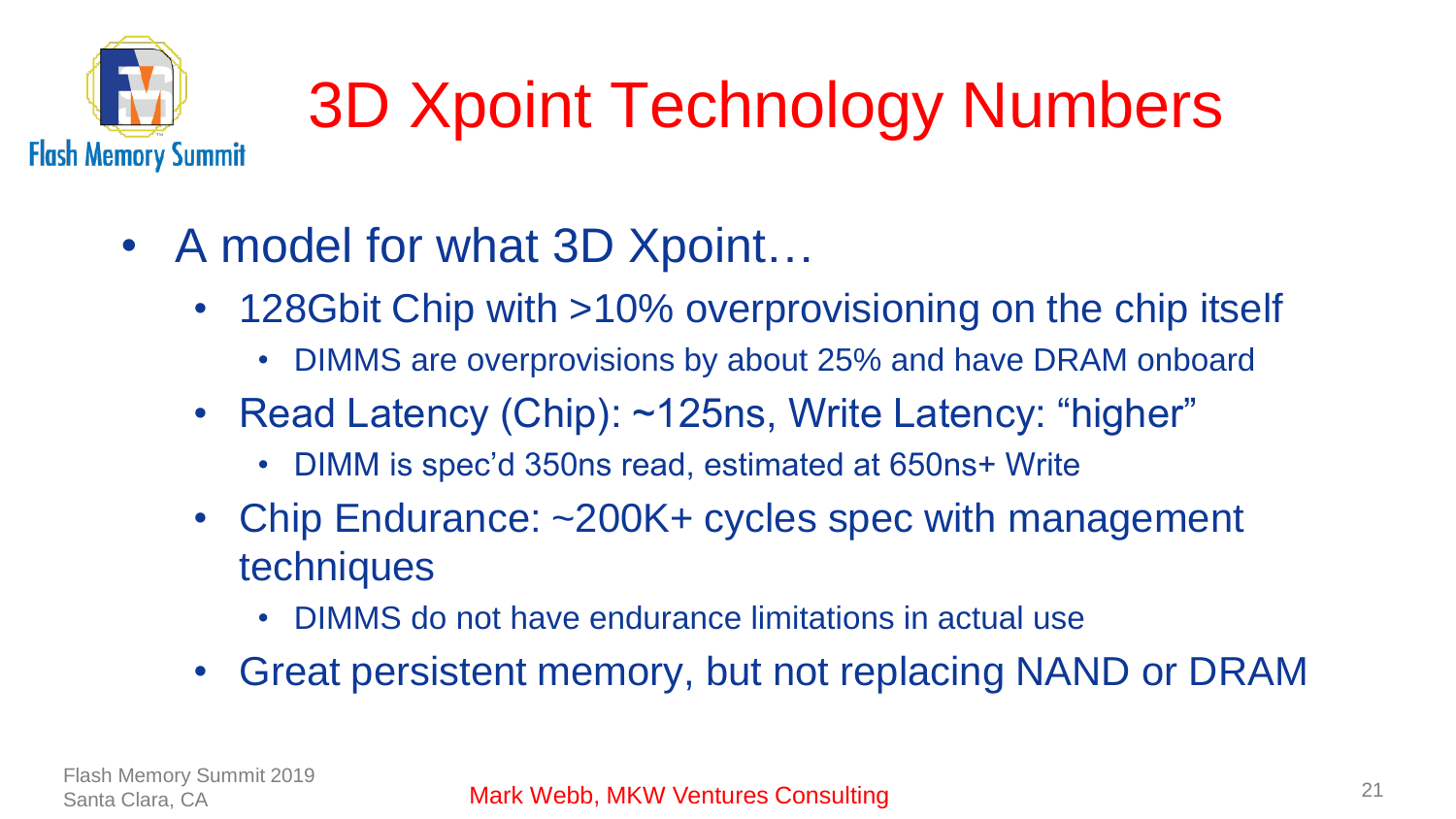

#### Optane Persistent Memory (DIMM)

- Model: Optane persistent memory won't replace DRAM, It supplements it.
- Server configurations with Optane DIMMS have above average DRAM capacity installed as well. Intel recommends Xpoint:DRAM ratio of ~5:1
- Memory controller manages endurance and performance by moving data between Xpoint and DRAM.
- If >90% of reads and writes are to DRAM, occasional R/W to slower Xpoint is not impactful
- CPU/memory controller is optimized to work with this configuration
- DRAM+NVM Solution is the OPTIMAL persistent memory solution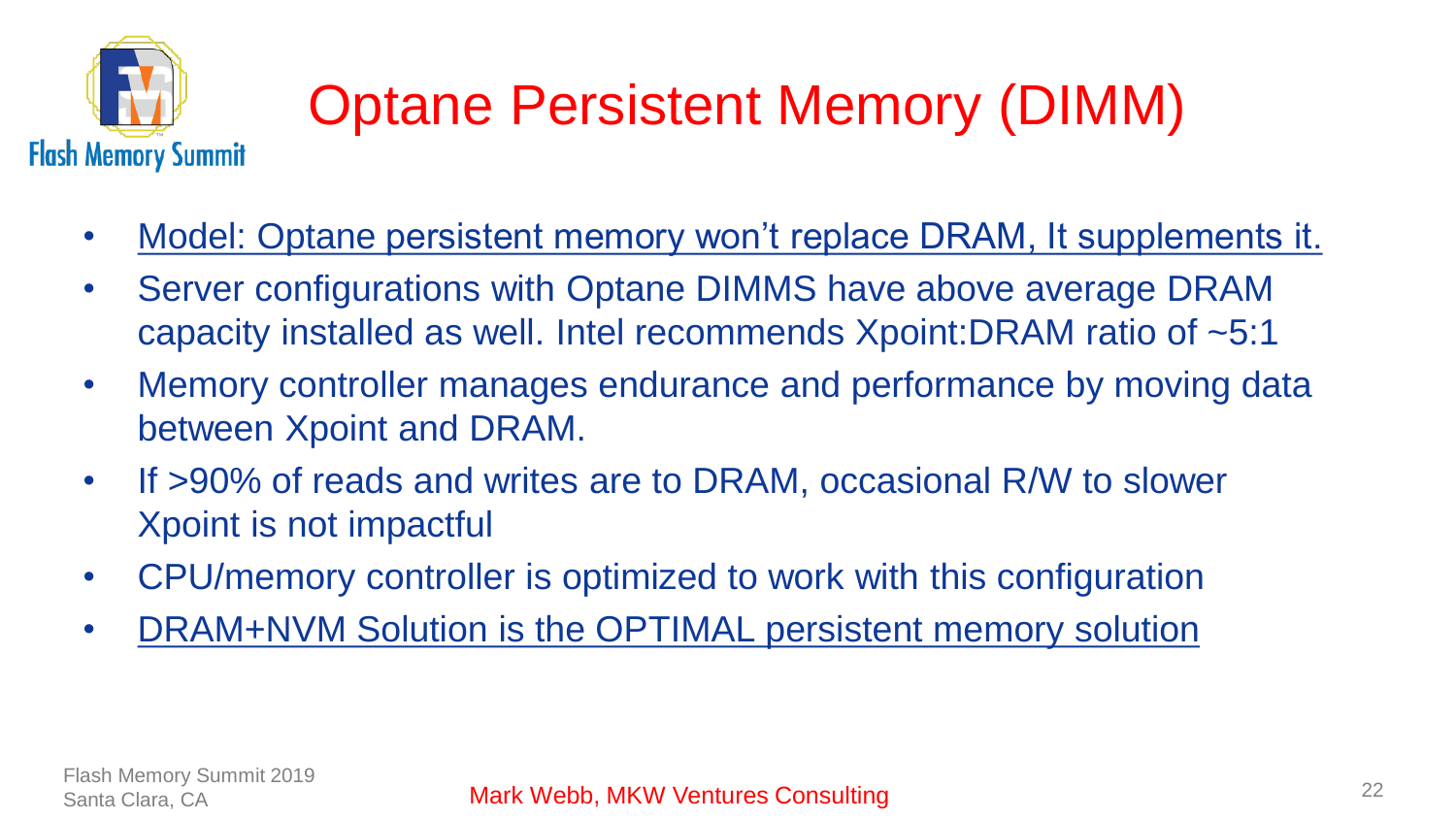

.

### 3D Xpoint Competition

- Competing PCM technologies: All companies have worked on PCM, Many showed information at recent conferences.
	- We expect Crosspoint PCM announcements from multiple companies
	- Other companies have expertise and IP from previous work
	- Top issues are selector, and more importantly 10 years of optimization
- MRAM, ReRam and others will be discussed later
- Fast NAND: Fast NAND+DRAM solutions from NAND/NVDIMM companies will compete in both DIMM and SSD formats.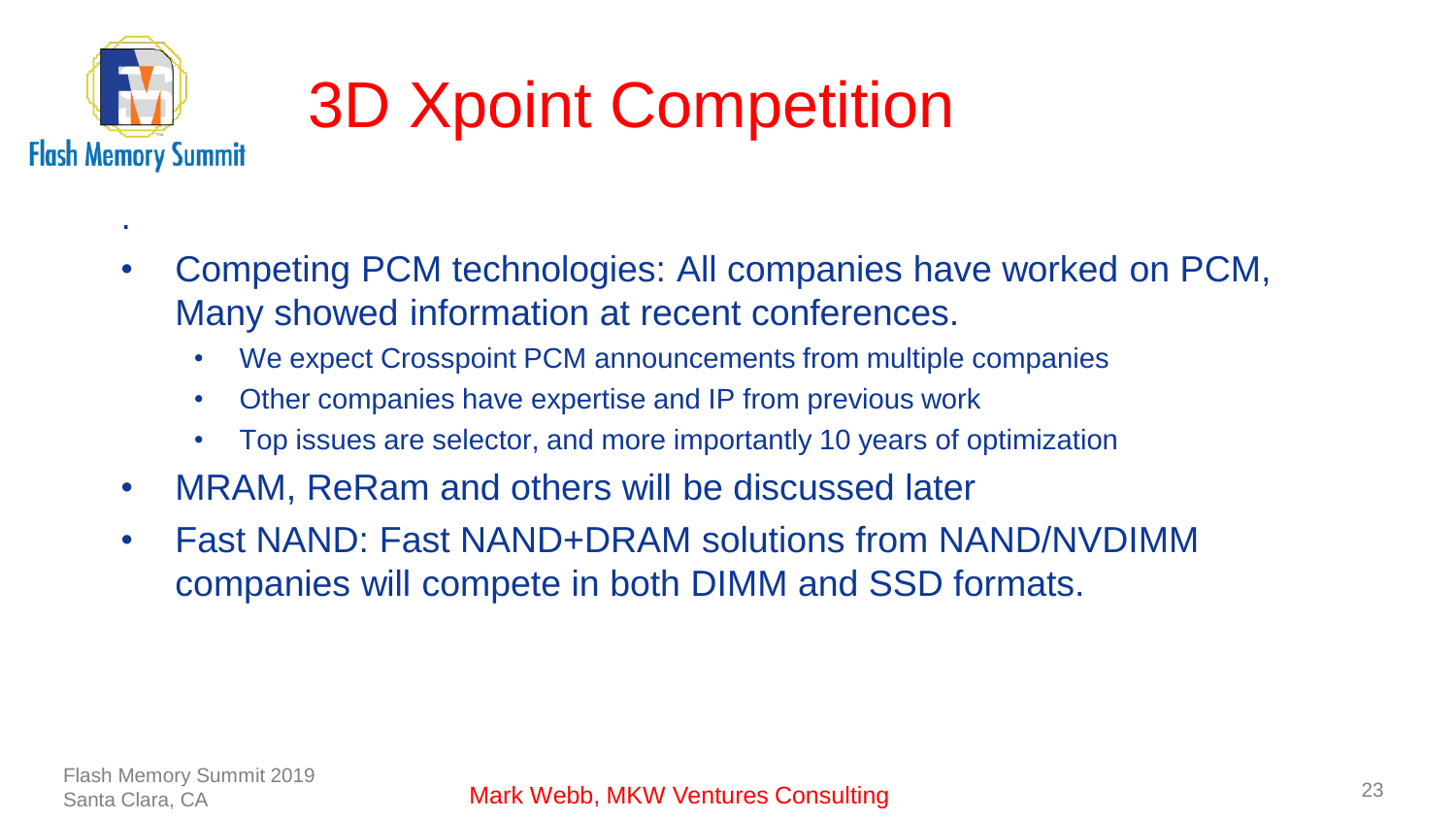

## 3D Xpoint Capacity/Manufacturing

- 3D Xpoint is manufactured only in IMFT facility in Lehi, Utah
	- Was a JV with Intel, Micron has executed its option to take 100% ownership around October 2019
	- Micron is required to provide capacity to Intel for another year and may provide capacity long after.
- Intel has moved 3D Xpoint (Intel Optane Memory Media) development to Rio Rancho, NM facility. 2<sup>nd</sup> Gen+ development will continue there.
- Without additional tools, We estimate IMFT can support Intel volume and Micron initial shipments. Factory could ramp 2-3x from these levels if needed

|       | <b>Output Q4 2019</b> | <b>Output Q4 2020</b> |
|-------|-----------------------|-----------------------|
| Gen 1 | 45M GB/Month          | 45M GB/Month          |
| Gen 2 | 5M GB/Month           | 25M GB/Month          |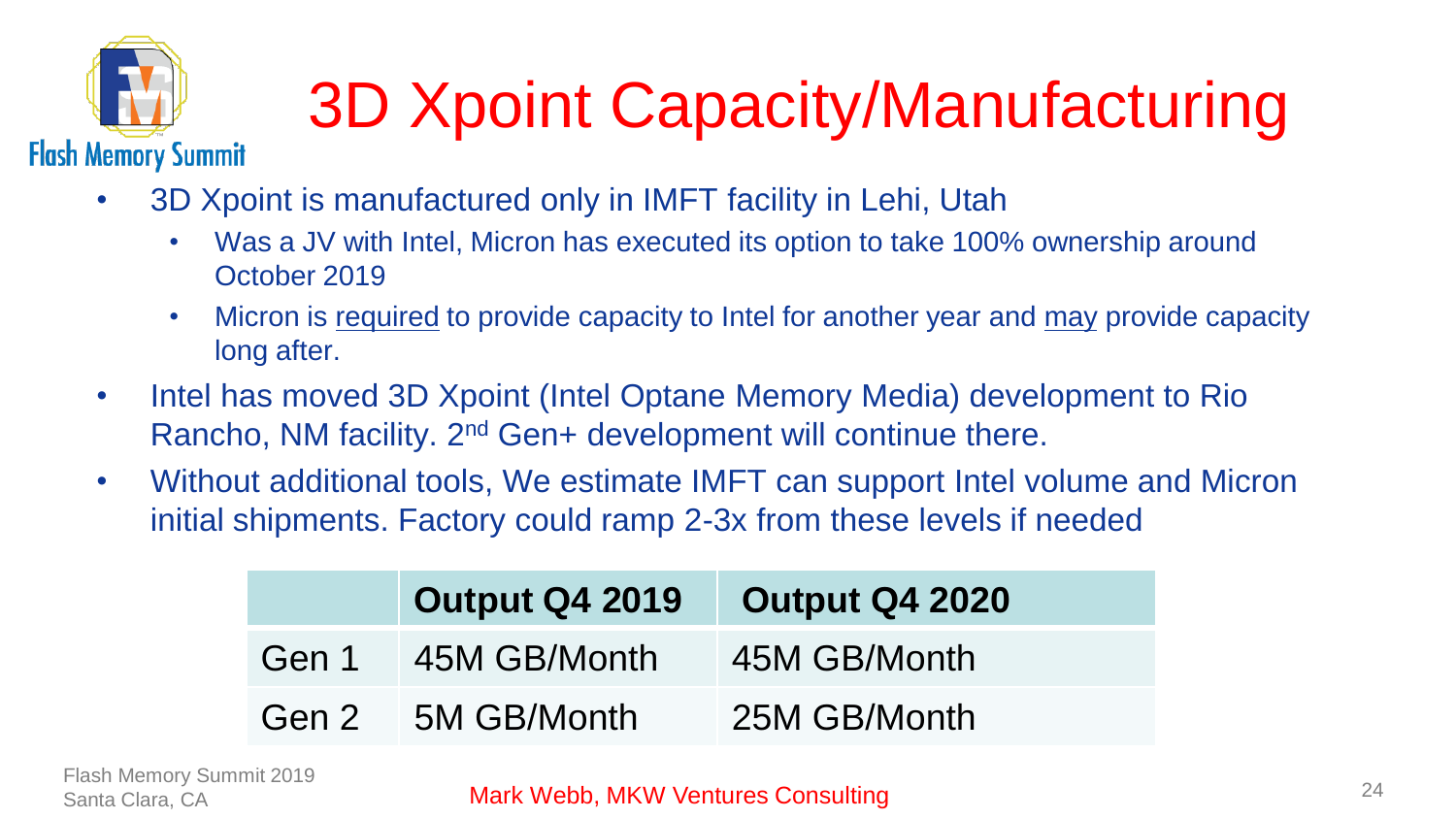

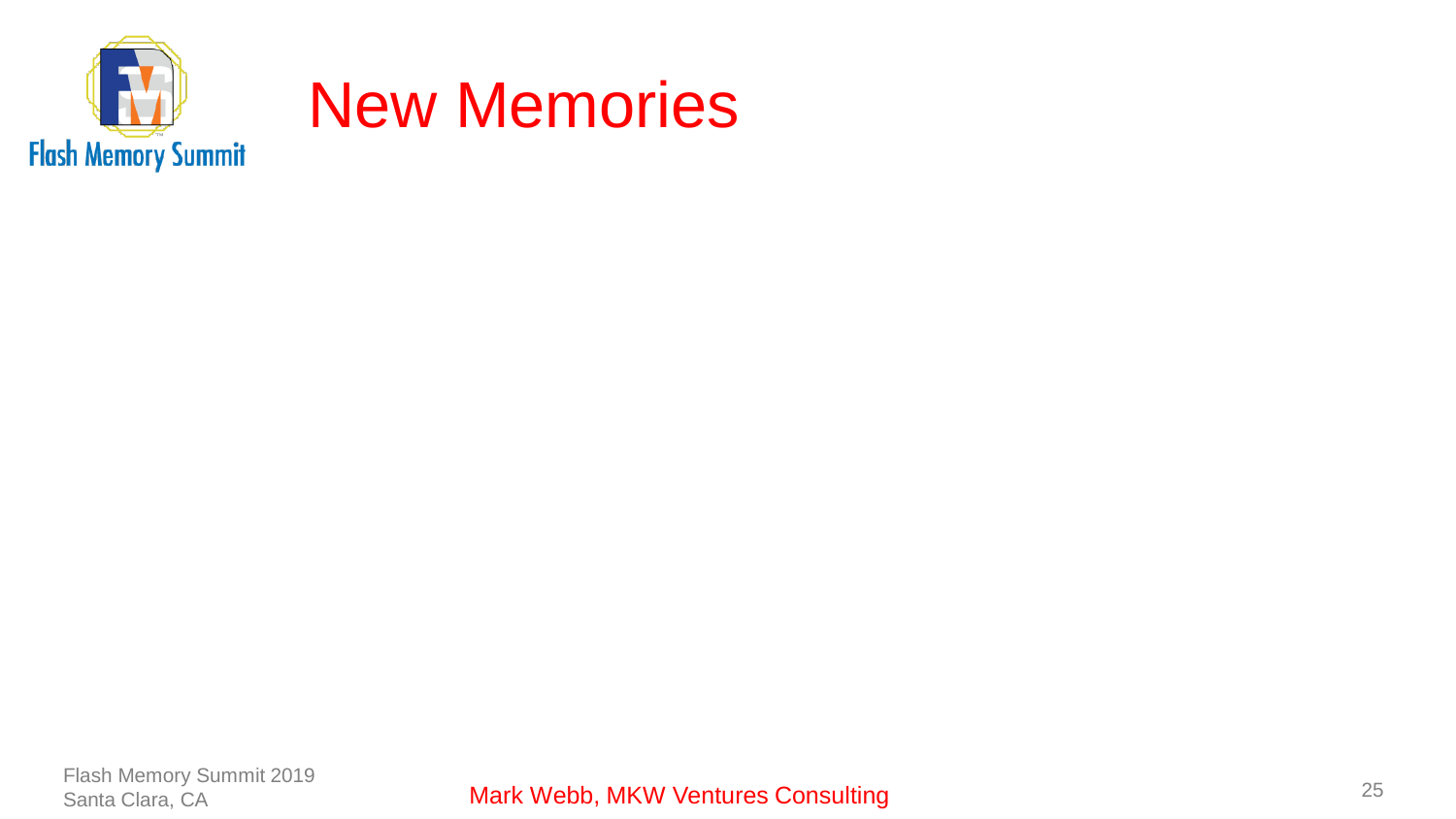





- Storage in Magnetic Element
- Toggle is historical tech
- STT-MRAM provides scalability
- One of the oldest "new NVM"
- 1T1R. Cross point options are not clear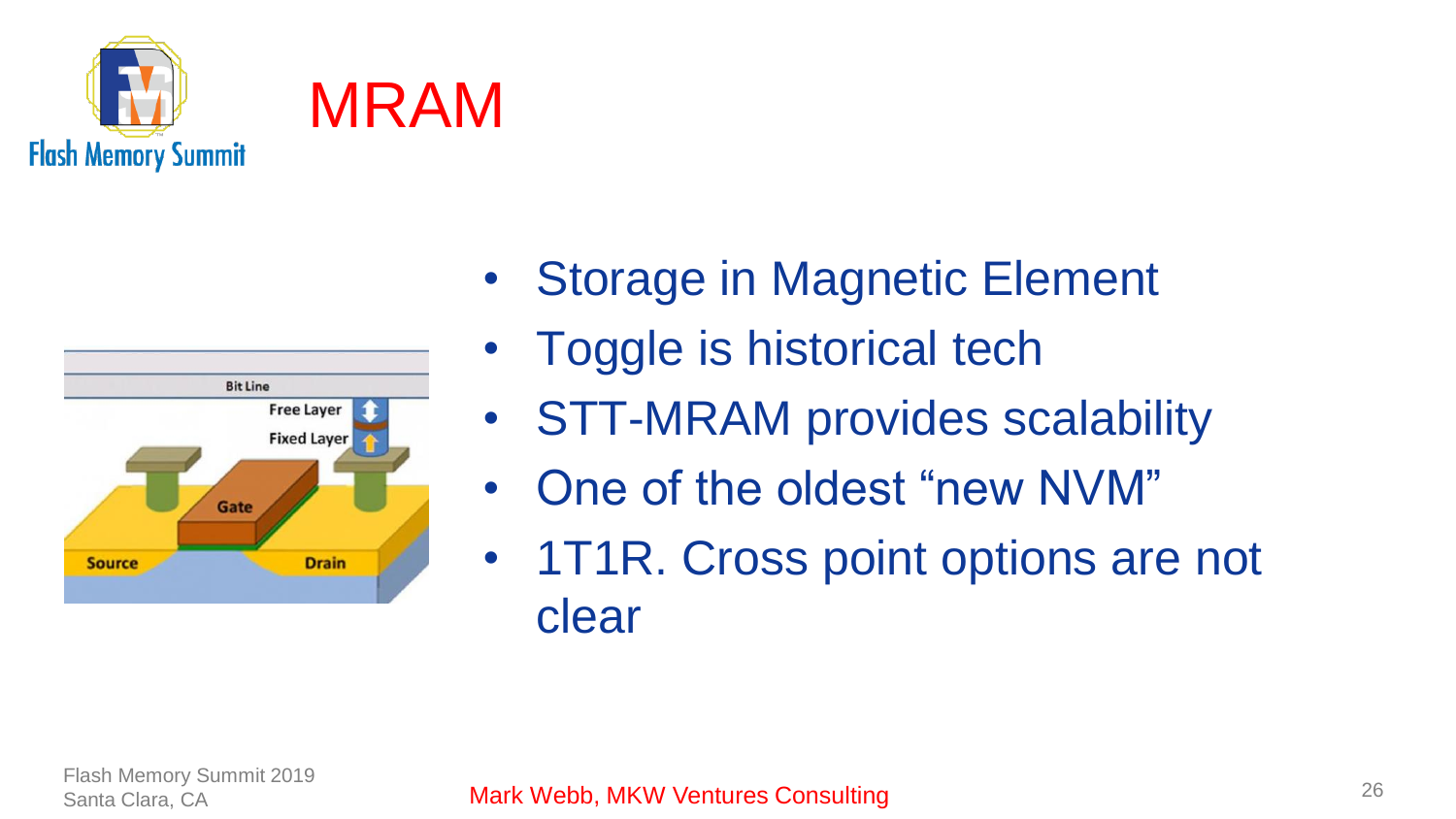

#### MRAM Compared to Other **Technologies**

- MRAM Advantages
	- Speed. It is the fastest new NVM
	- Endurance is higher than competition but not infinite
	- Maturity compared to other "new NVM"
	- Multiple manufacturers joining development
		- IP providers, Foundries, Memory Companies
		- NEW: Samsung, Intel, TSMC, Global are all developing MRAM and have committed published technologies
		- Equipment suppliers engaged and spending money on development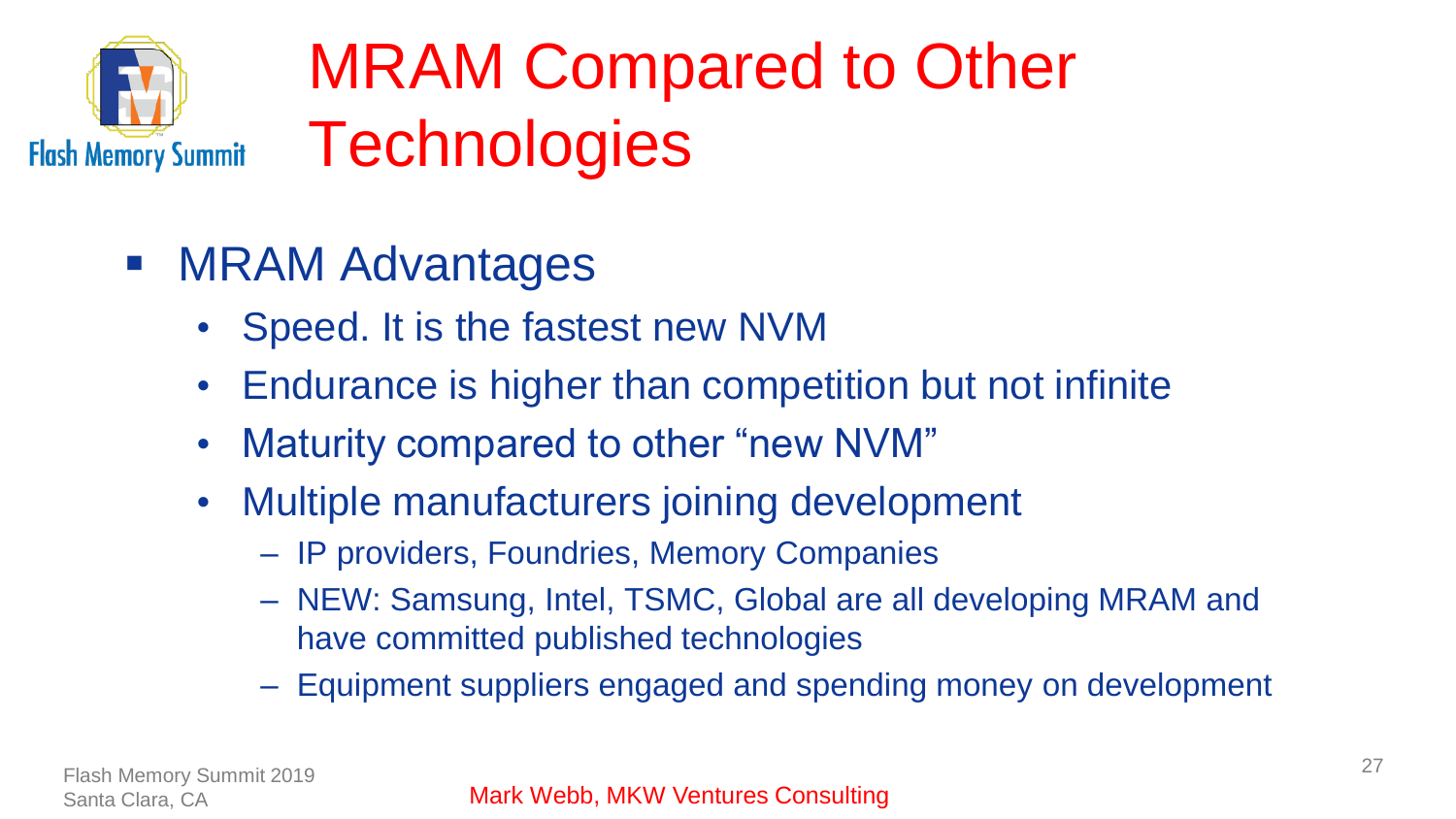

#### MRAM Compared to Other **Technologies**

- Disadvantages
	- Cost/Density
		- $-$  8F<sup>2</sup> theory, 10-20F<sup>2</sup> planned, 50-100F<sup>2</sup> is more average today
		- 22nm technologies have cell size of .048u2 (Intel, Global, TSMC)
	- STT is less mature than Toggle
		- Toggle ships today but doesn't lead to cost effective applications
		- STT is the focus for all future applications
	- Even with STT, density cannot match ReRAM, 3D Xpoint
		- MRAM current needs limit ability as a 3D technology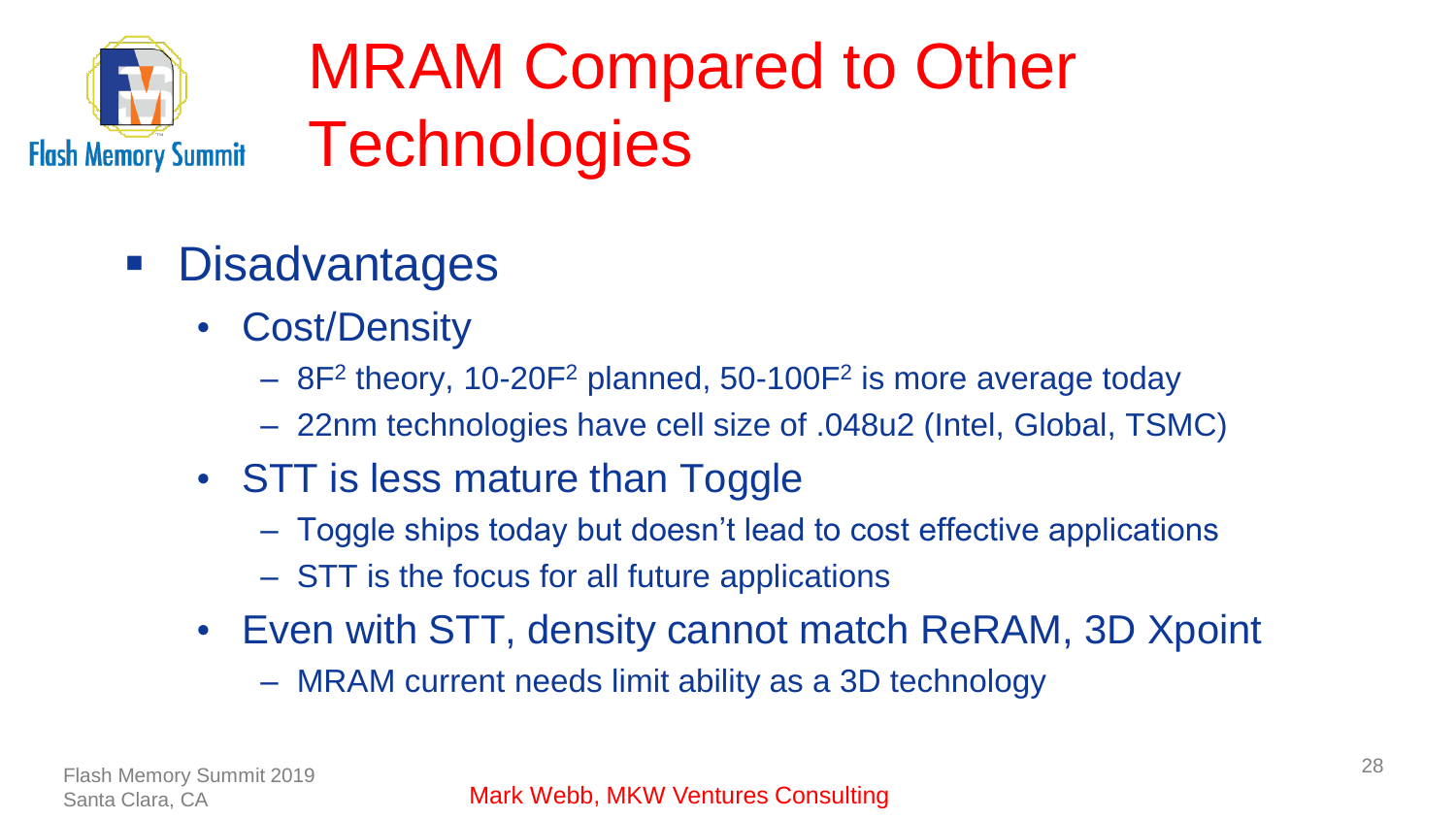

#### End Result: Cell area ends up at 50-100 times "F<sup>2</sup>" where F is minimal half pitch or features size

Flash Memory Summit 2019 Santa Clara, CA

Mark Webb, MKW Ventures Consulting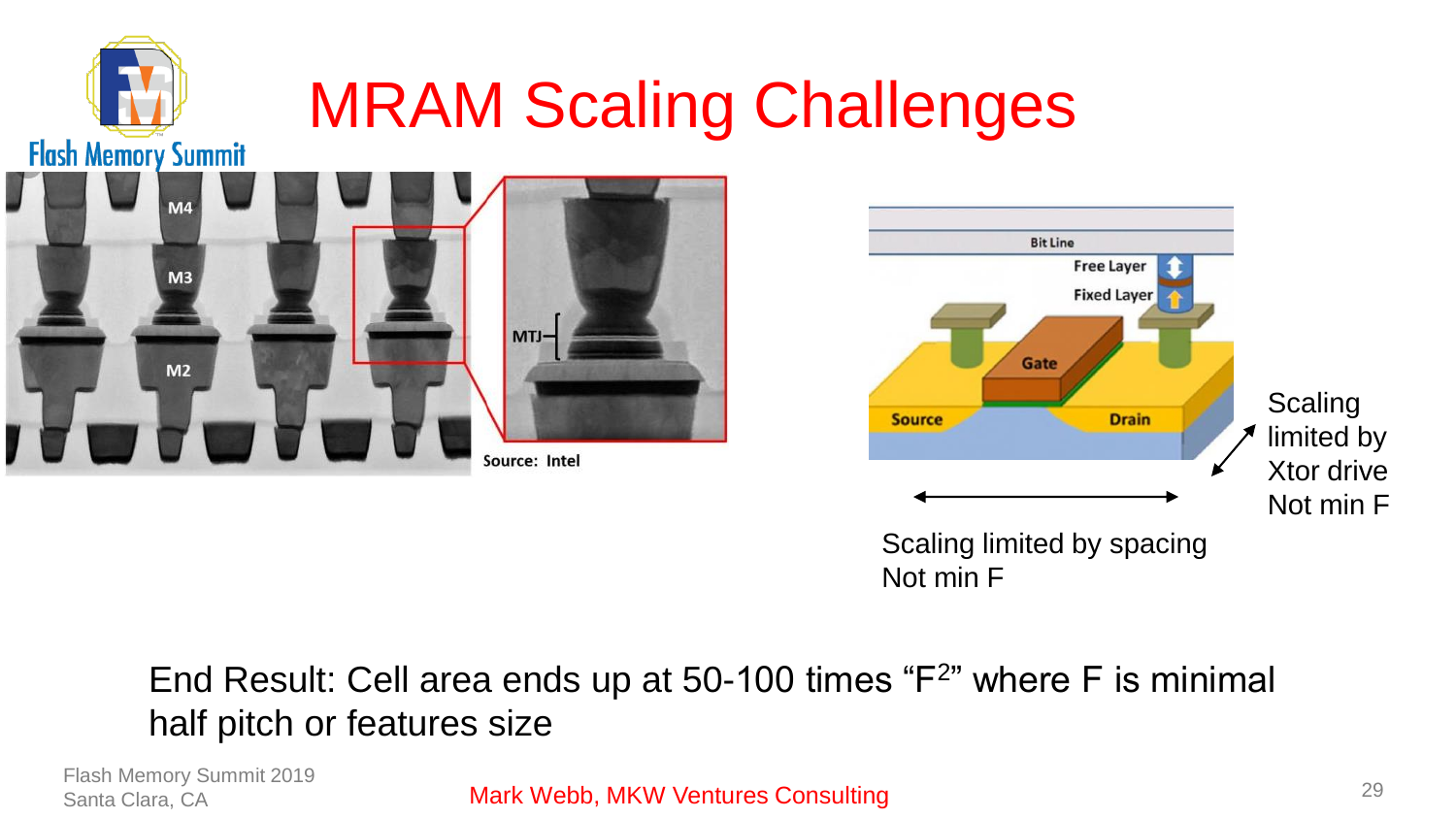

## Technology Status

- Widespread Availability
- Companies shipping measurable volumes of MRAM
	- Toggle today as it is a mature technology with sales
	- STT-MRAM provides higher density and is the future
- Everspin partnering with Global Foundries to ship stand alone and embedded
	- 28nm MRAM standalone being planned (40nm Shipping now)
	- 256Mb Shipping, Plan to 28nm Ship 1Gb 2019
	- 22nm embedded MRAM available in upcoming GF designs
- Multiple Companies licensing IP to improve performance and reliability
- Multiple major logic companies and foundries are committed to MRAM
- **.** IMO: MRAM future growth confidence is a "Tale of Two Markets"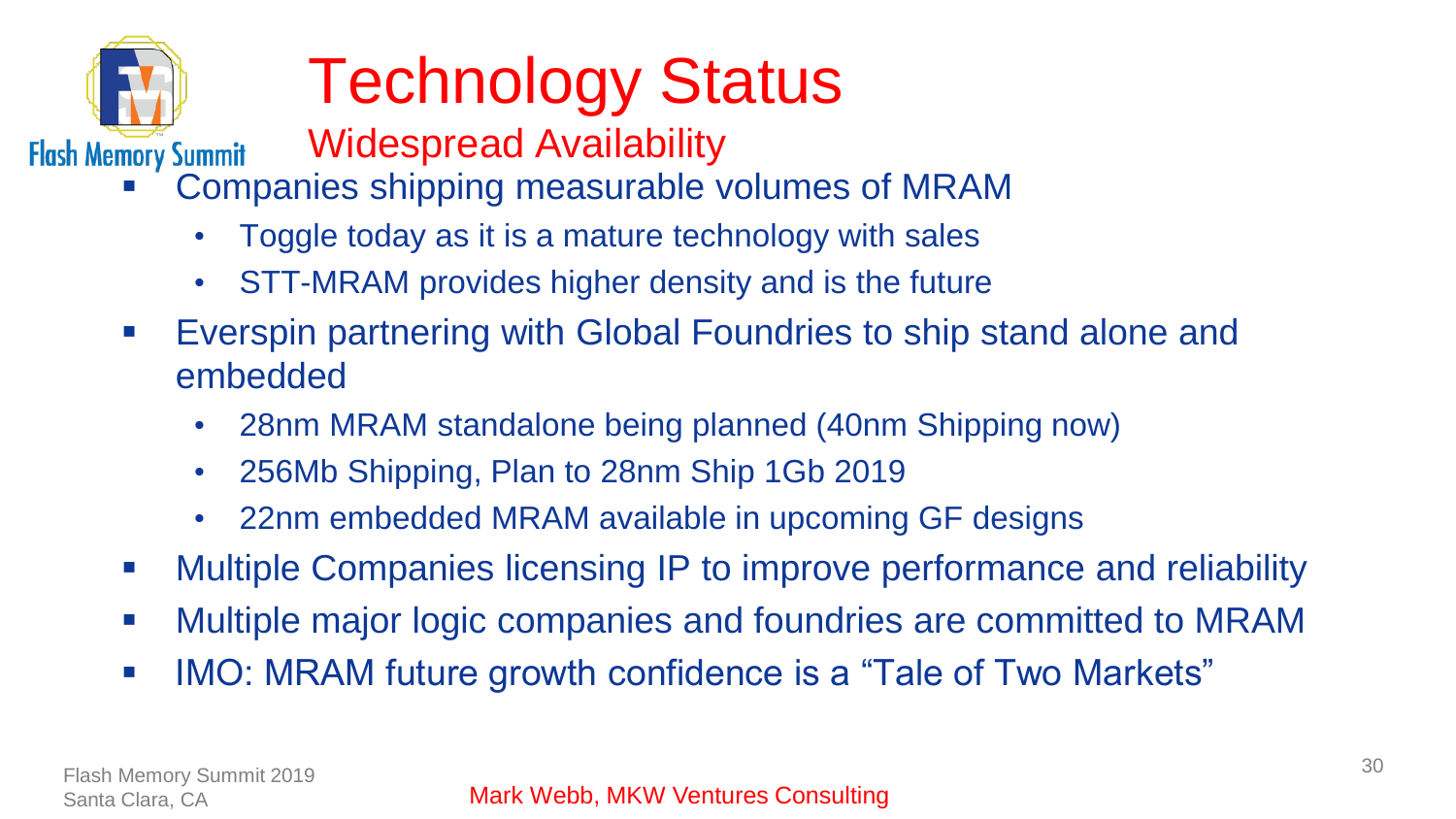

### A Tale of Two Markets

- Embedded: MRAM is ideal for market (revenue not measurable)
	- Potential to replace NOR, SRAM, DRAM applications
	- Ability to integrate (metal stacks), density (Mbit), performance (DRAM) match embedded needs well
	- Endurance work needed for full RAM replacement
	- Looks like Embedded "Universal Memory"... Why isn't it here already?
- Discrete: Targets and Market growth uncertain (Rev <\$100M today)
	- Target applications requires specific density, speed, with NVM requirement.
	- Small markets exist, but they are vulnerable to attack on all sides.
	- No measurable NAND replacement market (Too small, expensive)
	- Performance/cost/density ratio not on track to match DRAM
	- Needs to dominate Niche or have "Killer App"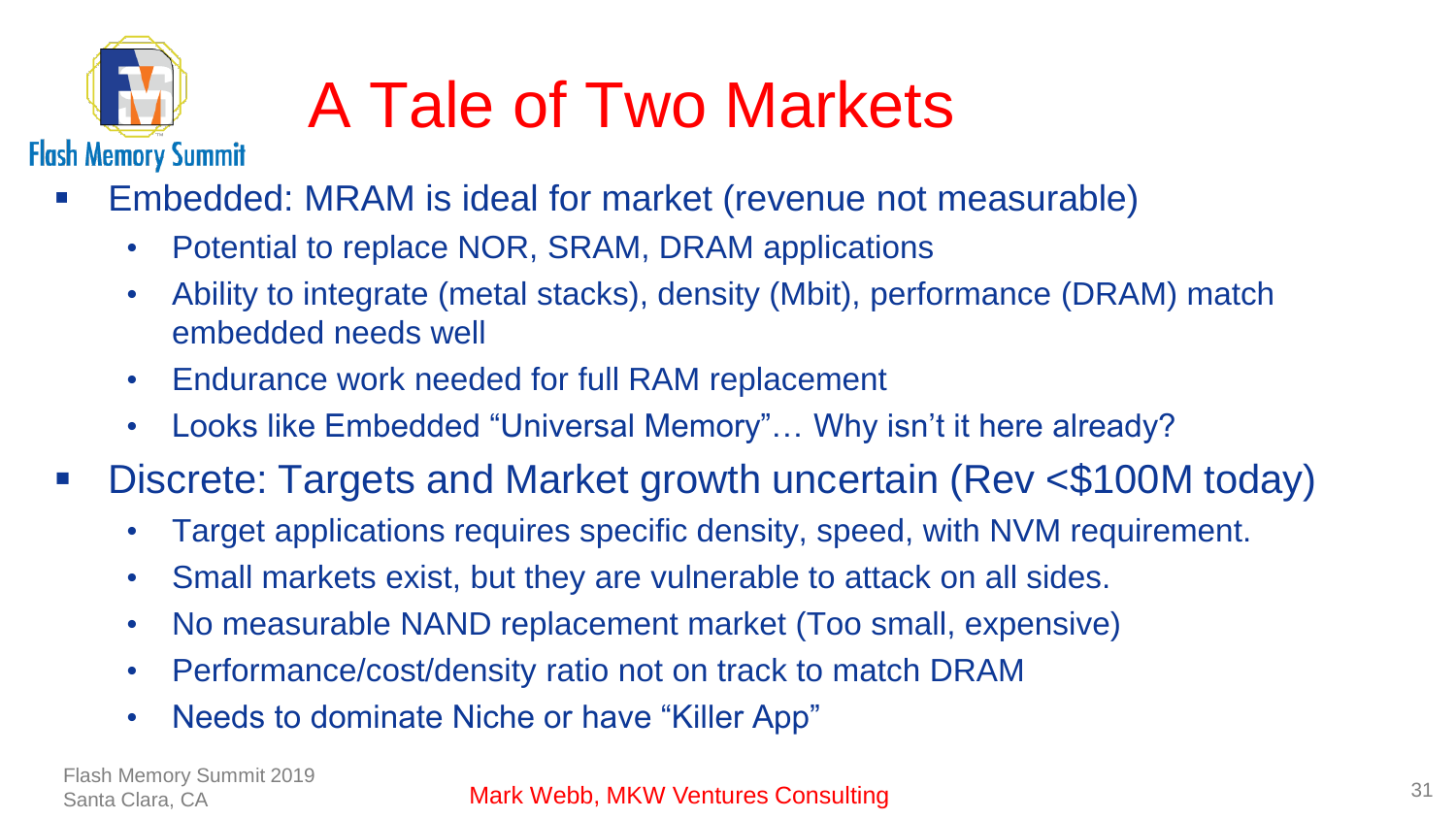

### Embedded MRAM Updates

- MRAM is potential replacement for eFlash and SRAM given their issues (Scaling)
- Array size is optimal for embedded 8-64Mbit, 10Mb/mm2
- Major updates over the past year
- Multiple announcements and demonstrations
	- TSMC 22nm
	- Intel 22nm
	- Samsung 28nm
	- Global (not new, more details now)
- This is Extremely important to meet the financial challenges of new memories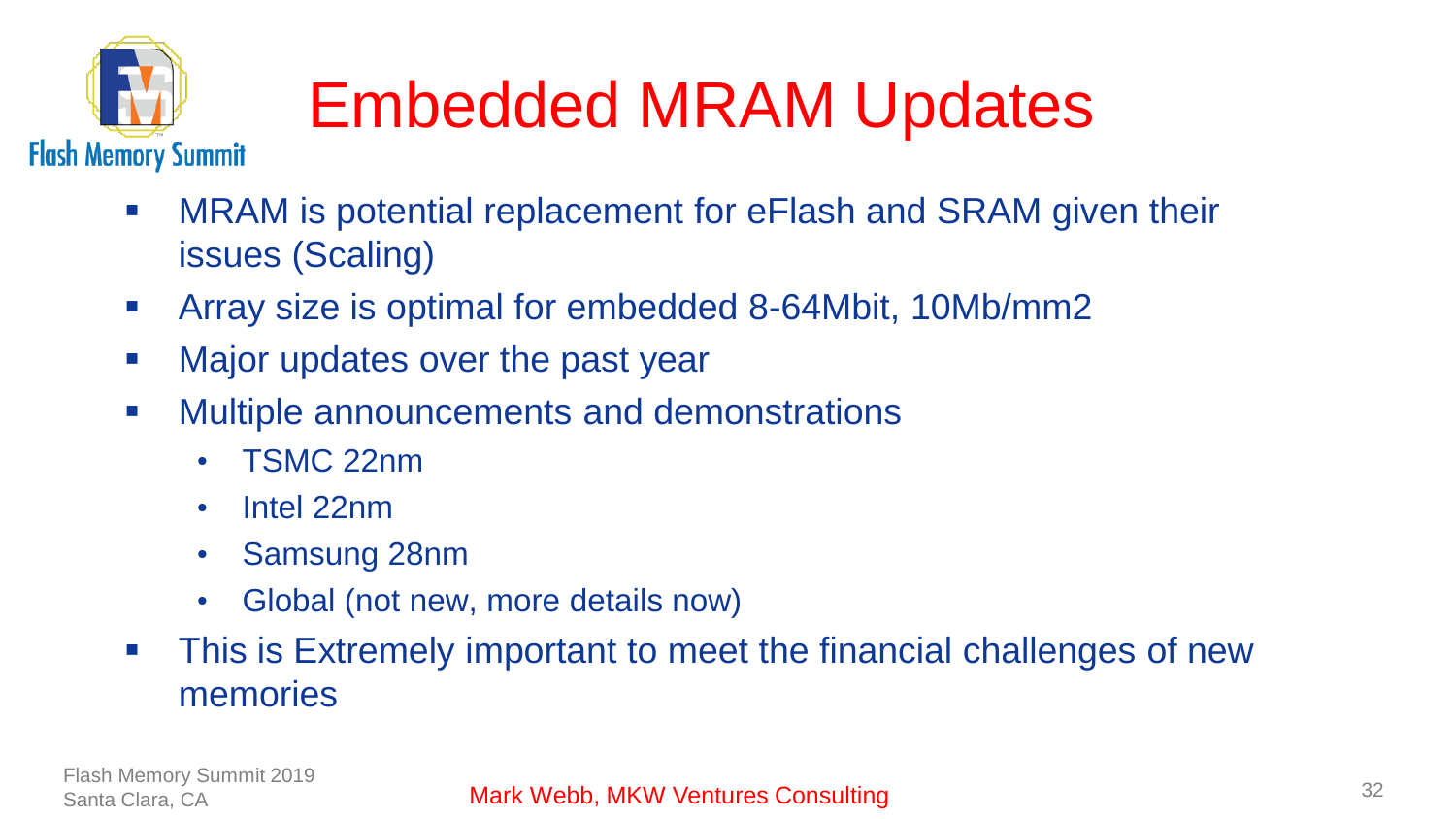

## MRAM Stand Alone Memory

- Standalone MRAM memory has more challenges than embedded
	- No short term path to MRAM being able to match DRAM on cost or density
	- NOR flash is a very mature execute-in-place NVM in 256MB and below
	- Higher density NVM (>1Gbit) will use NAND due to extremely low cost
- So MRAM does not have a path to replace stand alone NAND or DRAM on broad basis
- Therefore MRAM is best applied to 256-1Gbit where DRAM like speed is desired, NVM needed, and cost is not a major issue
	- MRAM Replaces battery/capacitor backed DRAM, Low density DRAM, NOR applications.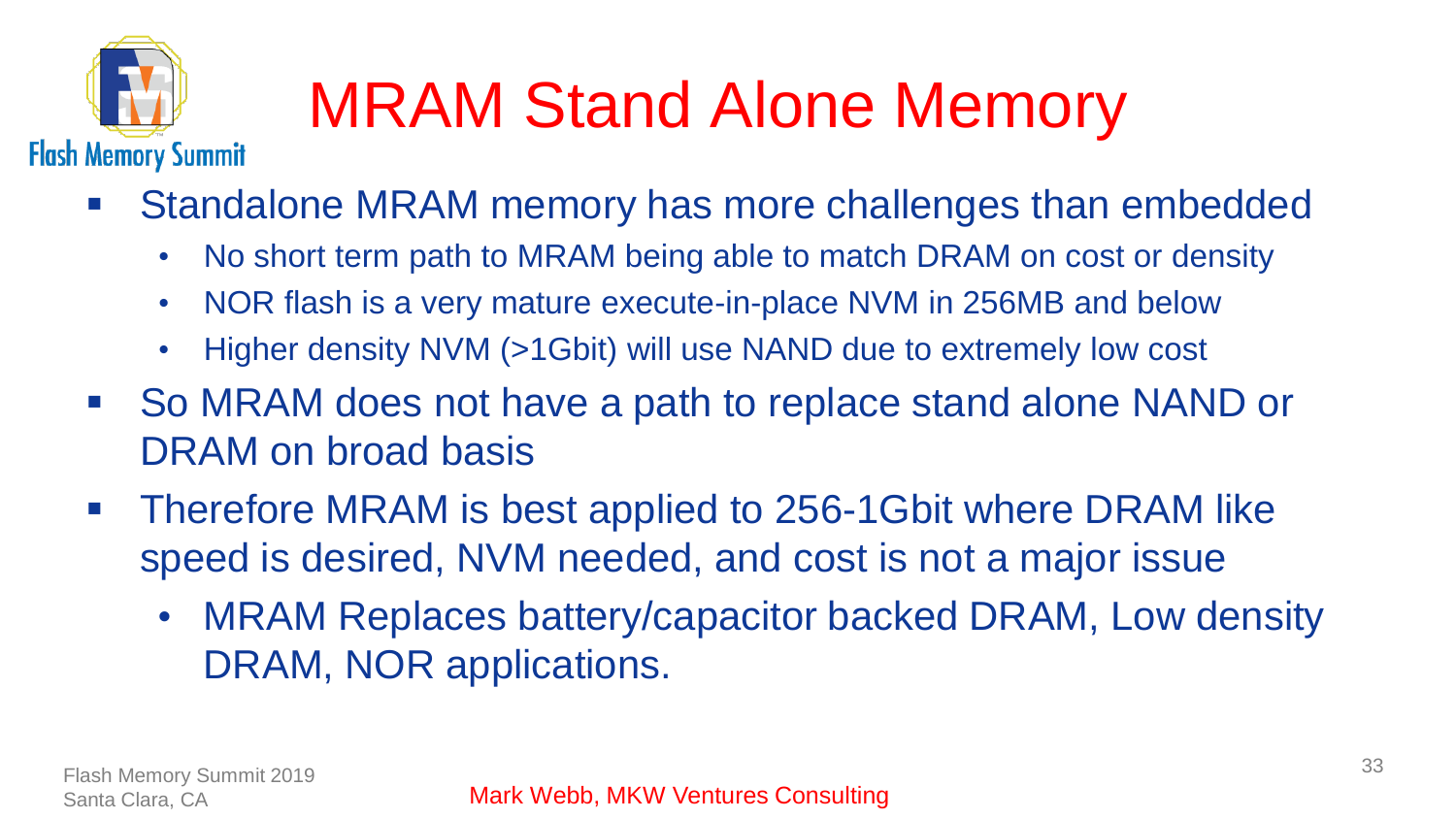

## Stand Alone MRAM (cont)

- **Everspin shipping 256Mb for many quarters**
- Announced 1Gb availability
	- Long delayed chip on 28nm
	- "First Chip to Start with a G"
- Allows multiple GBs in DIMM/SSD format
	- This is breakthrough for SSD caching, logging, low density NVM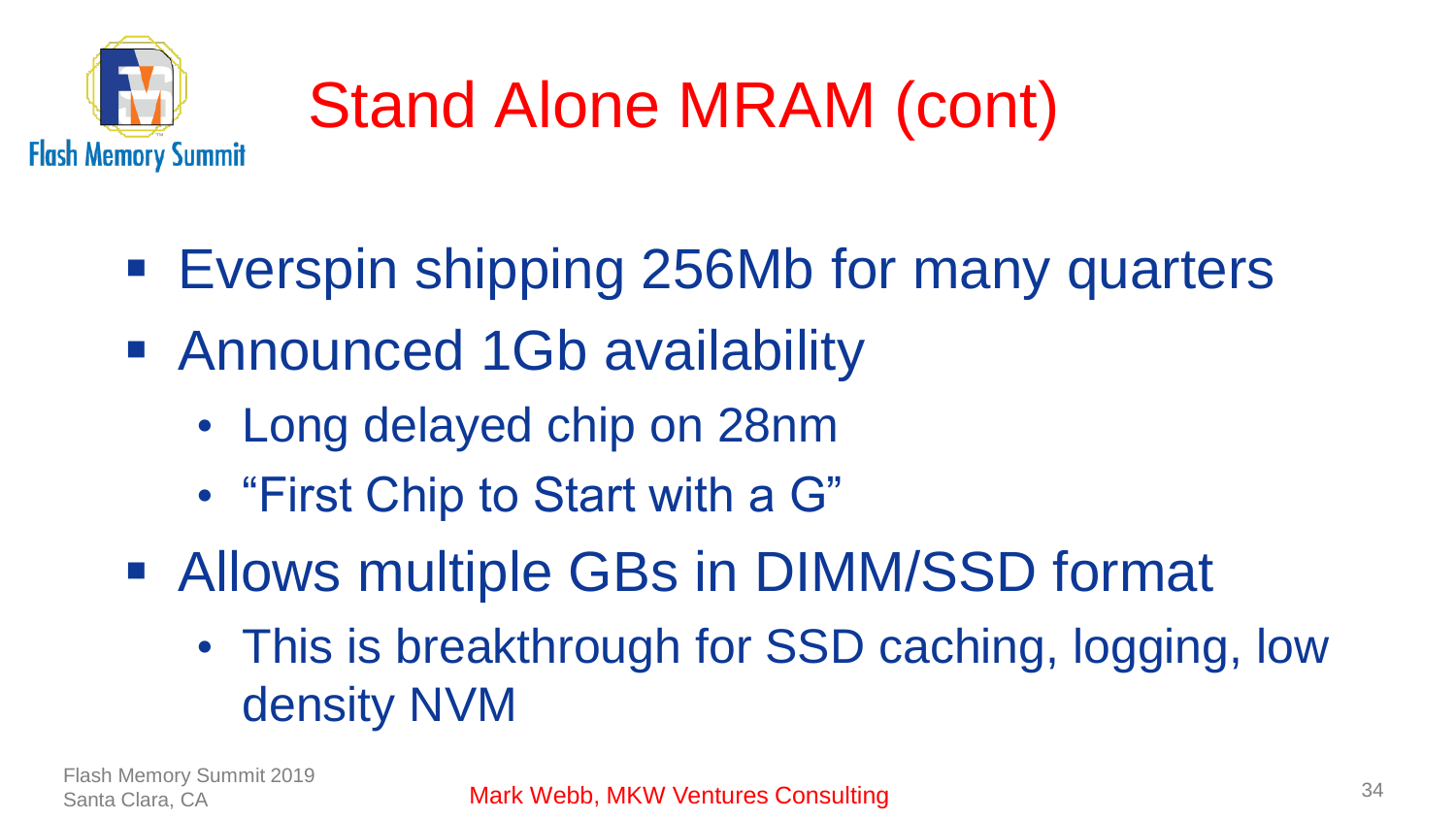

## Side note: Thoughts on Endurance

- Endurance metrics are FLAWED when looking at new technologies. Single cell theoretical claims  $(10^6, 10^8, 10^{12})$
- MLC NAND is listed as "5000 cycles"
	- Most bits probably last >50,000 cycles (don't get me started on UBER and RBER
	- Today's TLC is 3000 cycles, QLC might be 1000 cycles
	- Endurance management can detect and predict many failures. Wear leveling and overprovisioning can multiply endurance >2X
- MRAM is often listed as  $10^{10}$  to  $10^{15}$ 
	- Typically these are average numbers
- Look for numbers that match what volume companies are sharing
	- Specification, at a certain fail rate, with ECC. 100K cycles at 1000DPM

Flash Memory Summit 2019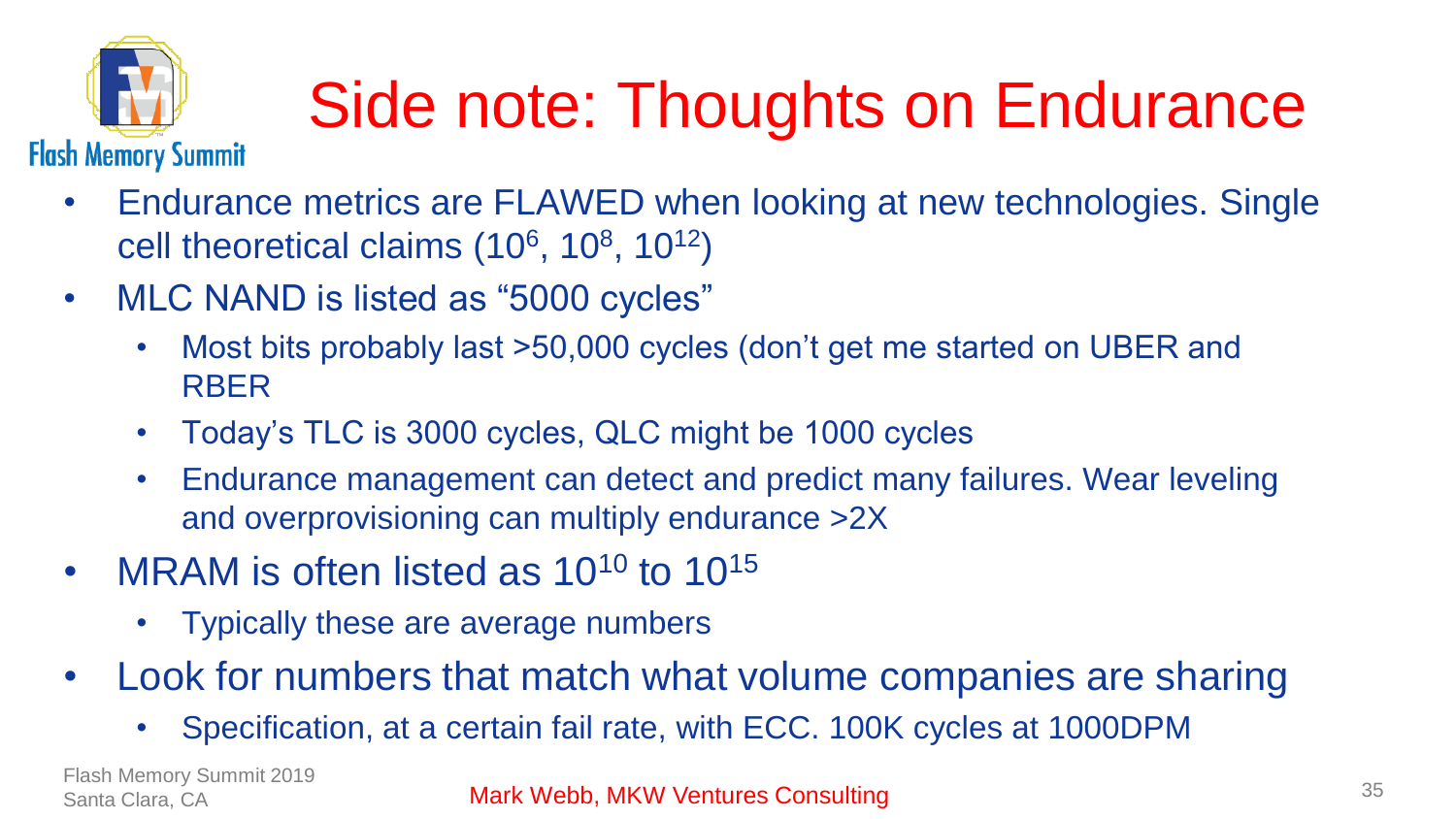





Storage by changing resistance of a element

Example from Filament ReRAM

High resistance State Bias applied: Causes filament to form (low resistance) Reset to eliminate filament to return to high bias state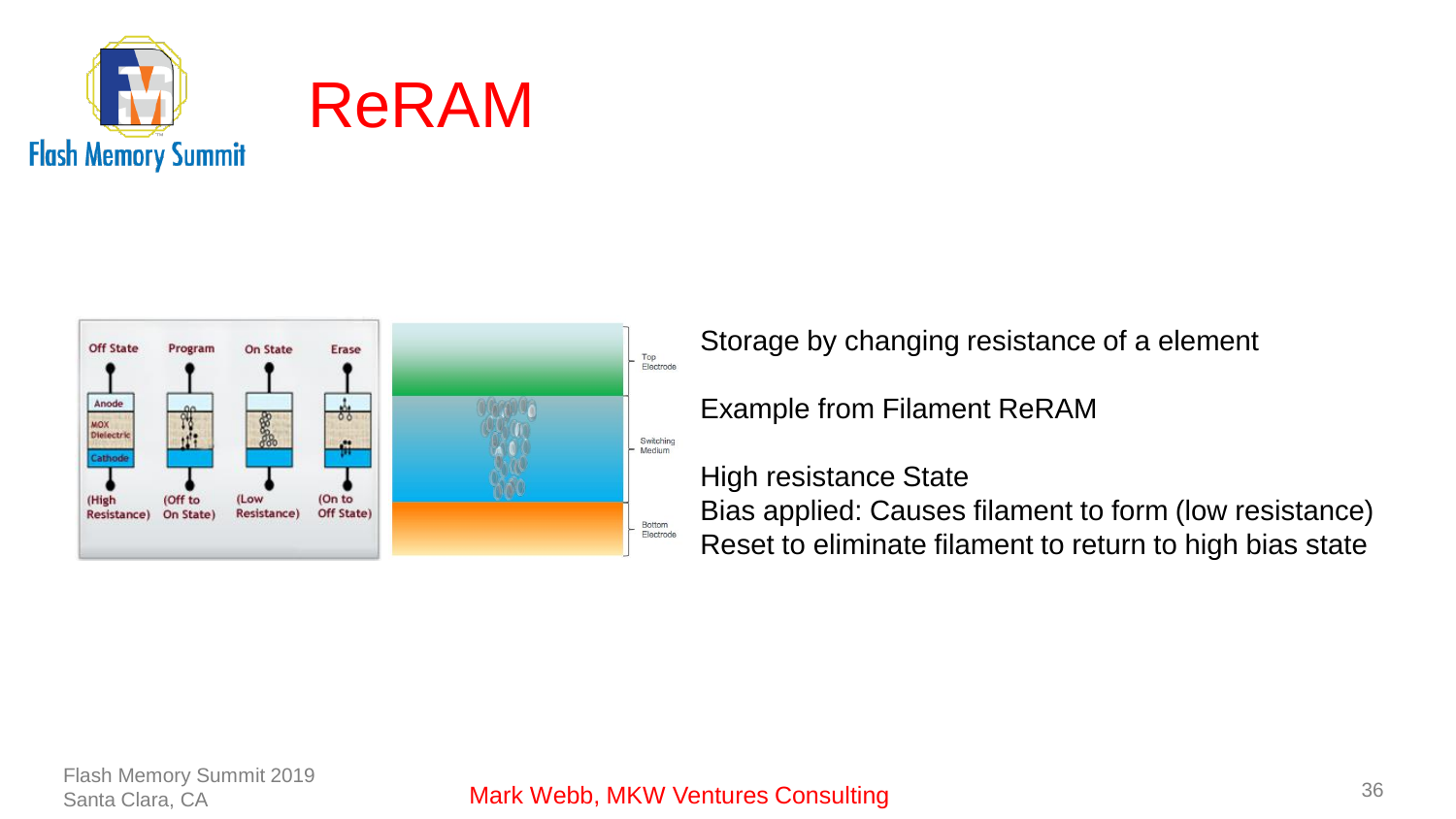

## What We Know About ReRAM

- Lots of technology papers on storage and select elements
- **EXTE:** Historic Revenue has come from embedded applications in Kbits or Mbits
	- Unity (Rambus), Adesto, Panasonic, etc
	- Higher Density Needed
- 2018: Crossbar, Inc ReRAM is available today as embedded memory (1T1R) from Foundry. Standalone memory planned
- 2017: 4DS announced functionality on 1000+ cells, DRAM like speeds. Now partnering with IMEC for development
	- Interface switching is different from historical filament base
- Multiple Memory companies are investigating ReRAM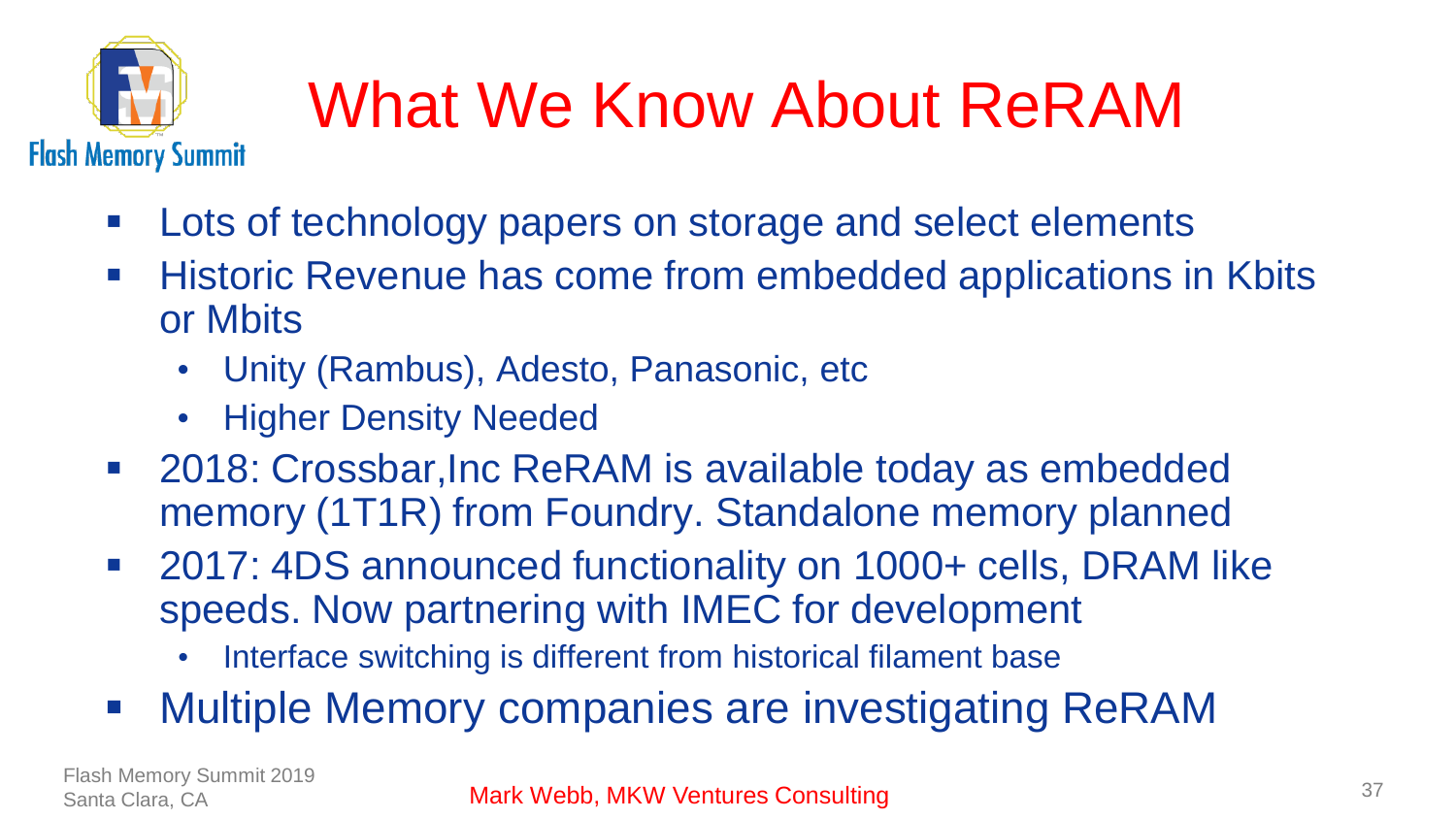



- Intel Announced embedded ReRam at ISSCC
	- 10Mb/mm2
	- 5ns access
	- 22nm technology
- 4DS is reporting data on 300mm wafers that show progress as they move to a 1Mbit test chip in futures
- **EXAM** is considered for many neuromorphic and AI applications
- Applied Materials showed strong support for ReRAM and other new memories with announcements in July
- Adesto is in full production Stage 10 at very low density, Crossbar is in stage 7 (Part 2) of development, 4DS is in Stage 4 (part 1) of PLC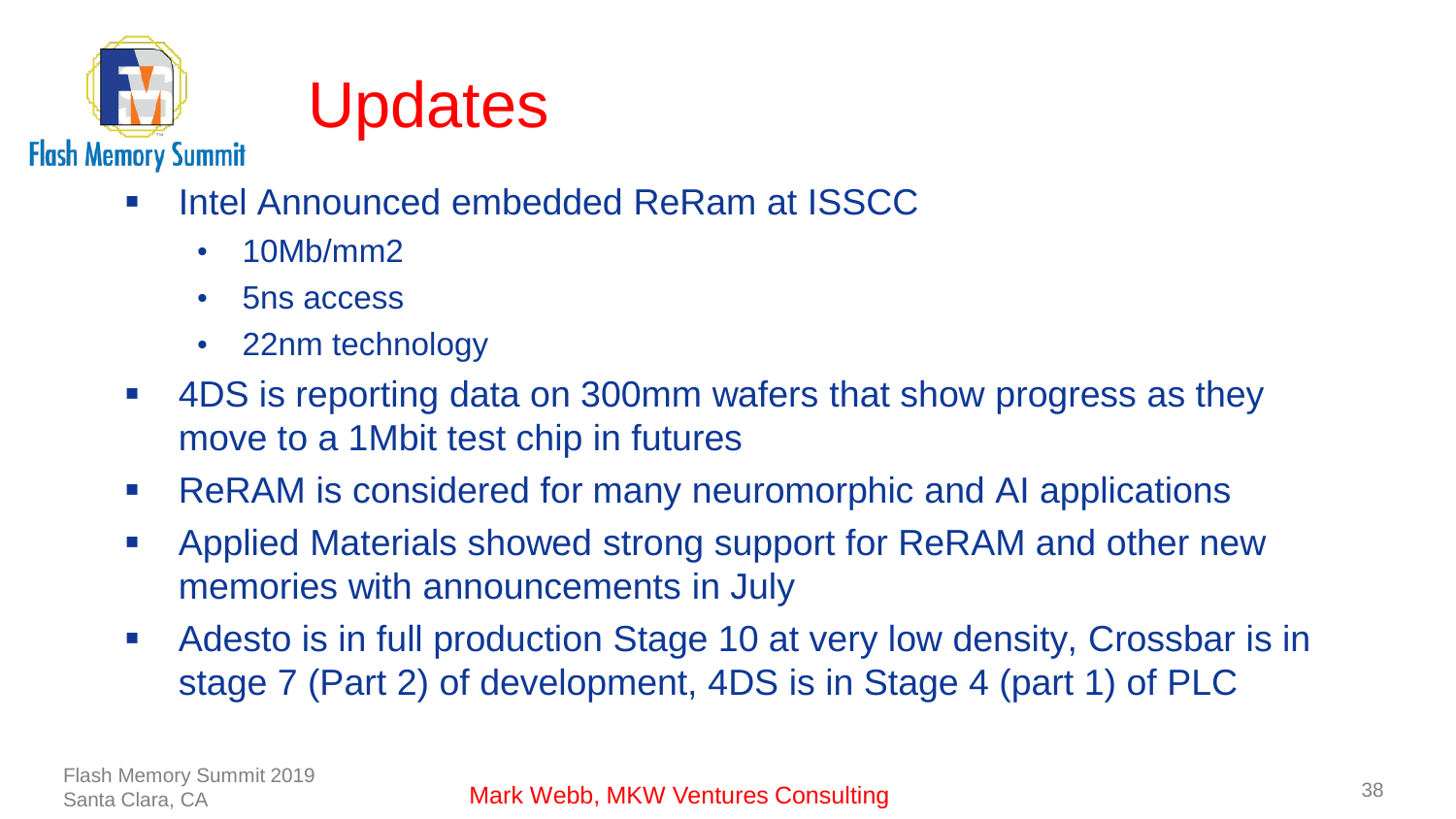

#### Why ReRAM

- Scalable, Crosspoint solutions are low cost (4F<sup>2</sup>) relatively simple and allow foundry utilization
- No significant new Fab tools needed (model)
- Selector elements allow for high density 1TnR
- Latency is far better than NAND, 100nS range
- Cycling past 1M cycles on cells is achievable
- All of these are in same category as 3D Xpoint.
	- Faster than NAND, slower than DRAM
	- Cheaper than DRAM, More expensive than NAND
- Scalable, stackable, high density, lots of research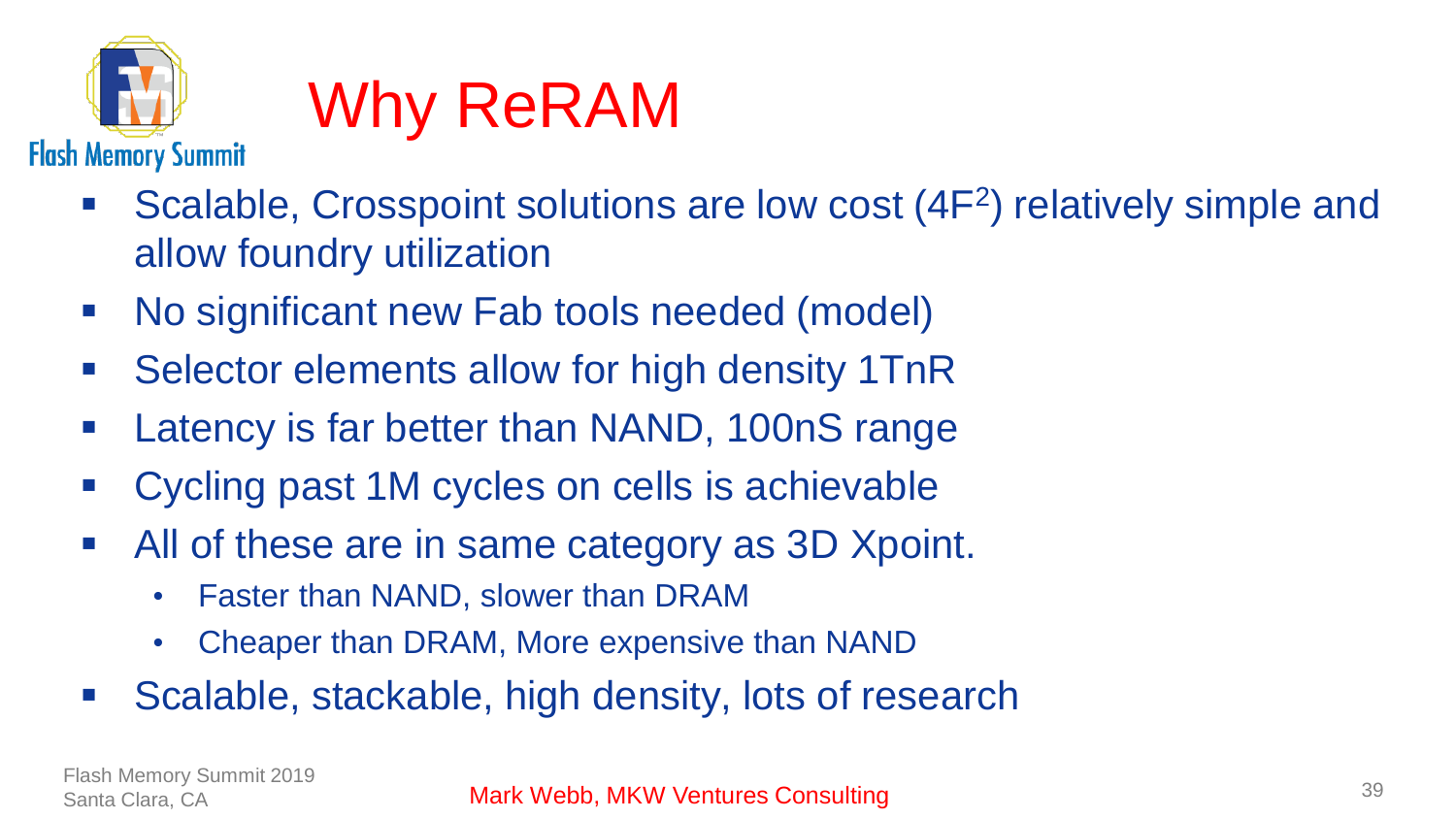

#### Previous Technologies Reviewed

| <b>Device</b>            | <b>COST \$/GB</b> |
|--------------------------|-------------------|
| <b>2017 DRAM</b><br>COST | 1X                |
| 27 <sub>nm</sub>         | 1.1x              |
| 20 <sub>nm</sub>         | 0.6x              |
| 14 <sub>nm</sub>         | 0.4x              |



**Advanced 27nm RRAM Cell** 

| <b>Device</b>    | <b>COST \$/GB</b> |
|------------------|-------------------|
| 2017 DRAM COST   | $\overline{11}$   |
| 24 <sub>nm</sub> | 0.6x              |
| 14 <sub>nm</sub> | 0.3x              |





- Multiple ReRAM technologies reviewed
- **Stacked Crosspoint (~4F<sup>2</sup> ) is optimum for next 5 years**
- Allows memory optimized or foundry
- 3D NAND like vertical later

Flash Memory Summit 2019 Santa Clara, CA

#### Mark Webb, MKW Ventures Consulting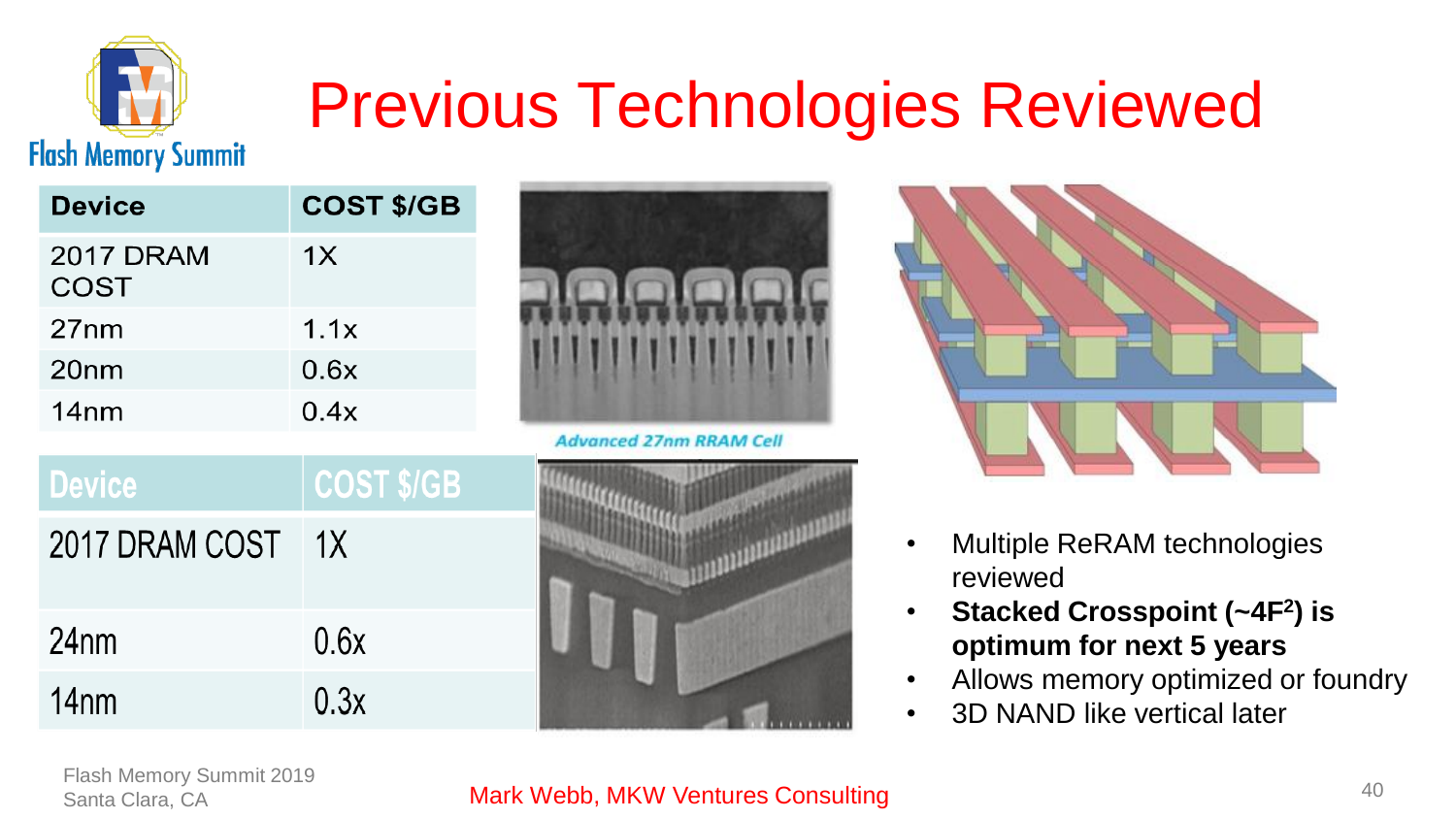

### Additional Memories

- 3D Xpoint, MRAM, ReRAM are in some stage of availability today.
- All have been in development for years
- **Previous versions of PCM memory from Intel/Micron were** published in detail with 64M arrays almost 10 years ago
	- MODEL: IT IS 10 years from tested array to revenue
	- That is with 100s of Millions in investment
- Other memories show promise but have limited chip level data so ramp in next 5 years is not clear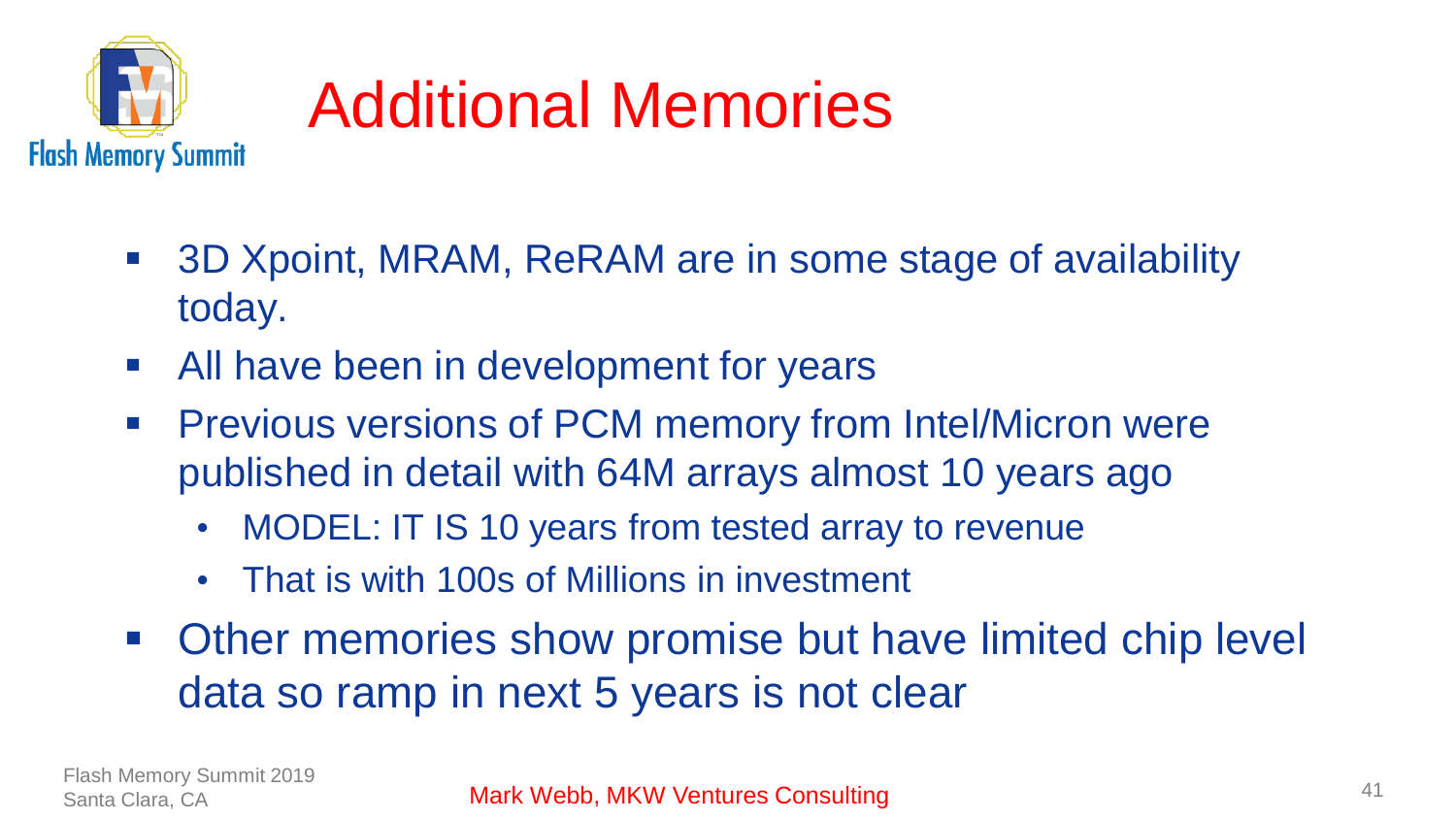





- Carbon Nanotube Memory. Nanotubes aligned to conduct or not based on bias
- Reported to be 10ns latency, infinite endurance, scalable to 16Gb DDR4 memory and beyond
- Nantero announcements: Low density at Fujitsu 2019, high density samples 2019, production 2020. Nantero partners will do more announcements

Flash Memory Summit 2019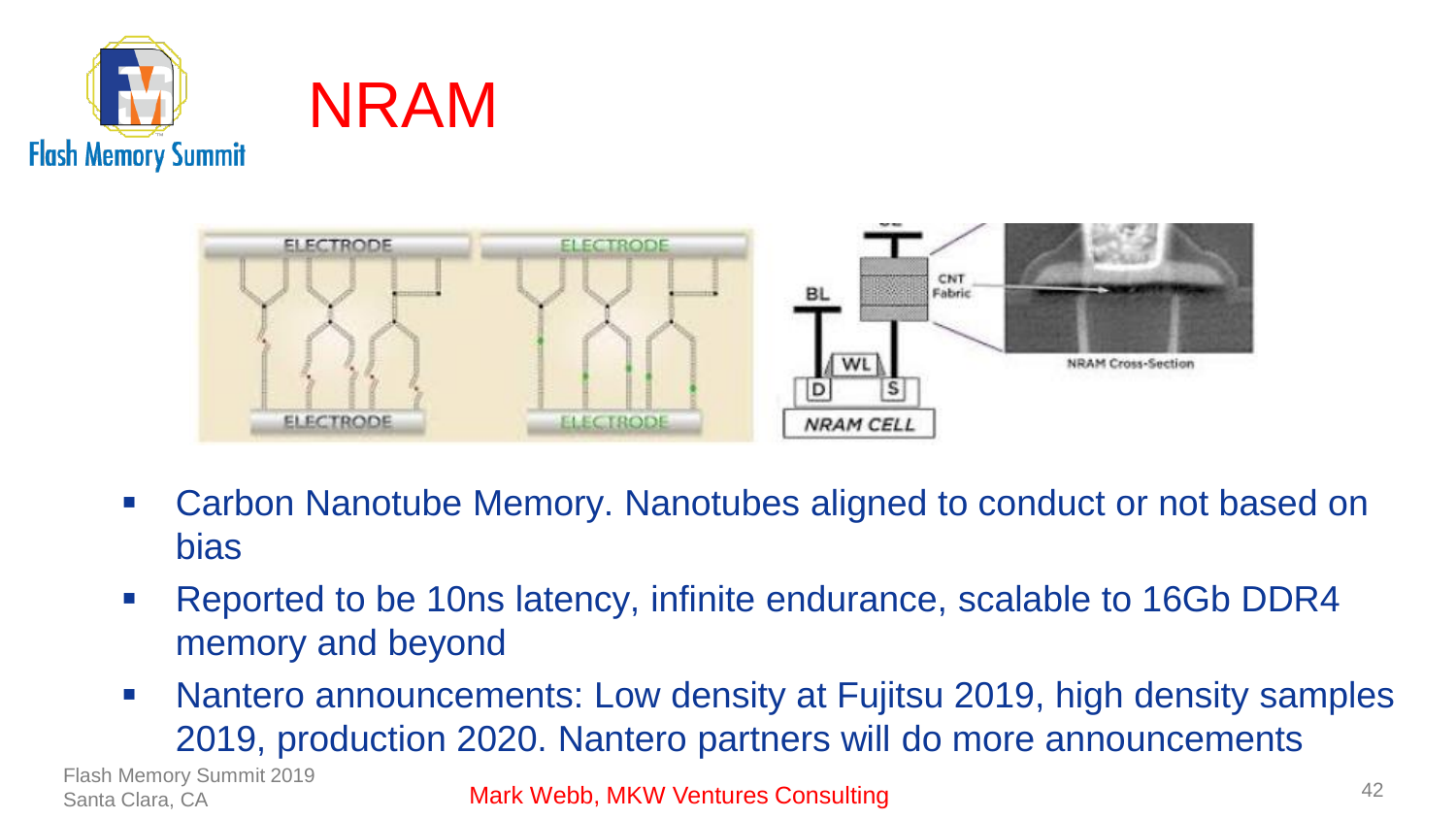





- FRAM have been used in low density (Kb) for years
- Recent IMEC focus has targeted higher density.
- Potential for speed and endurance is driver, tradeoffs TBD
- Advantages: Low write current, DRAM cell size, high speed
- Potential "DRAM Replacement" with supporters
- **•** Timing: middle of part 1 (>5 years from volume)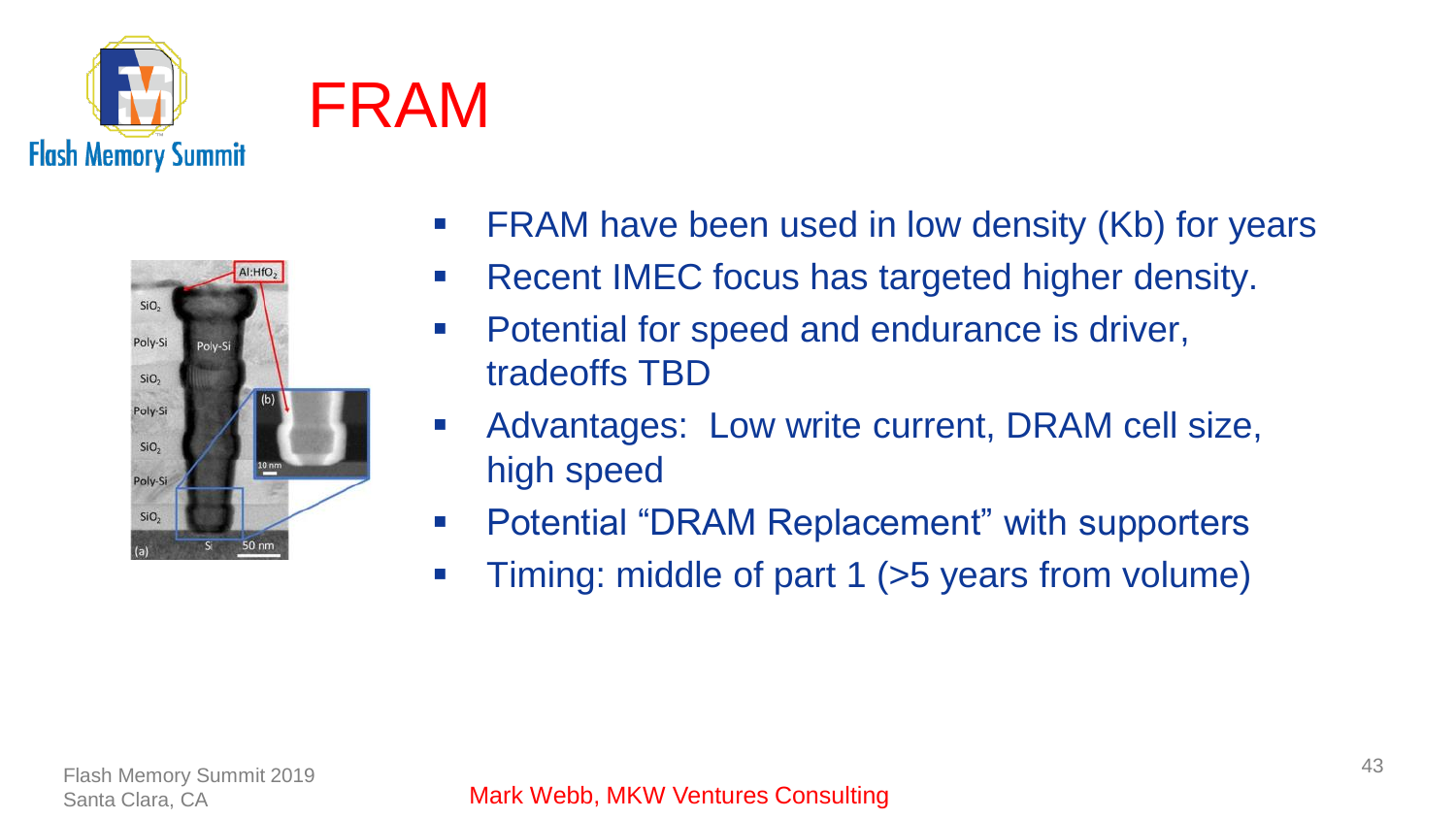

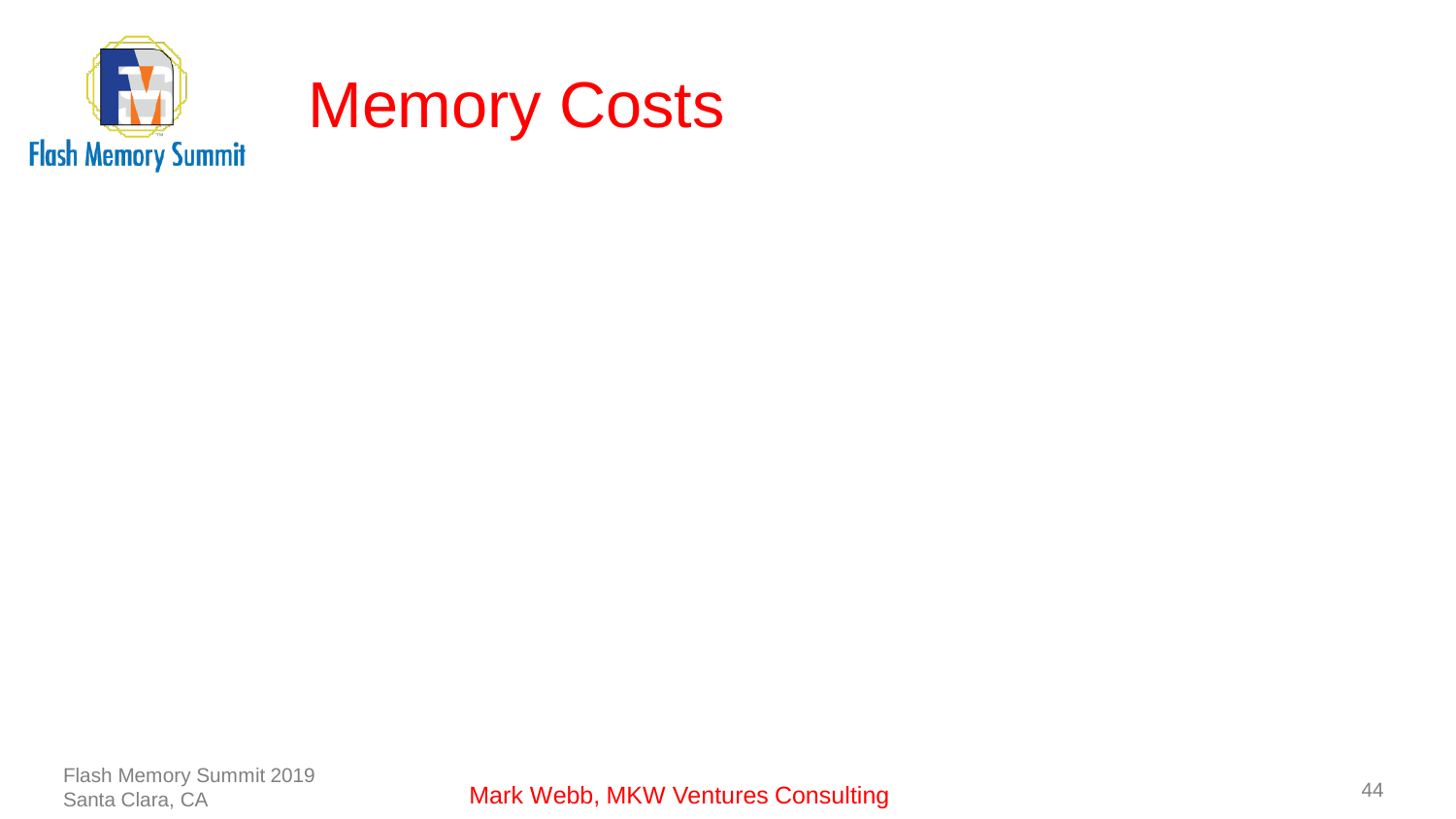

#### NAND Costs

We track memory costs for each technology at each company and publish updates with reasons for changes for each company

Key takeaway:

25% cost reduction per year

Moving from 64-128+ layers continues to reduce cost

Changes to market and technology will affect 128 cost reductions and leadership

Flash Memory Summit 2019 Santa Clara, CA

#### 2018/2019/2020 NAND Die Costs Does not include packaging, Final test, module costs



#### Mark Webb, MKW Ventures Consulting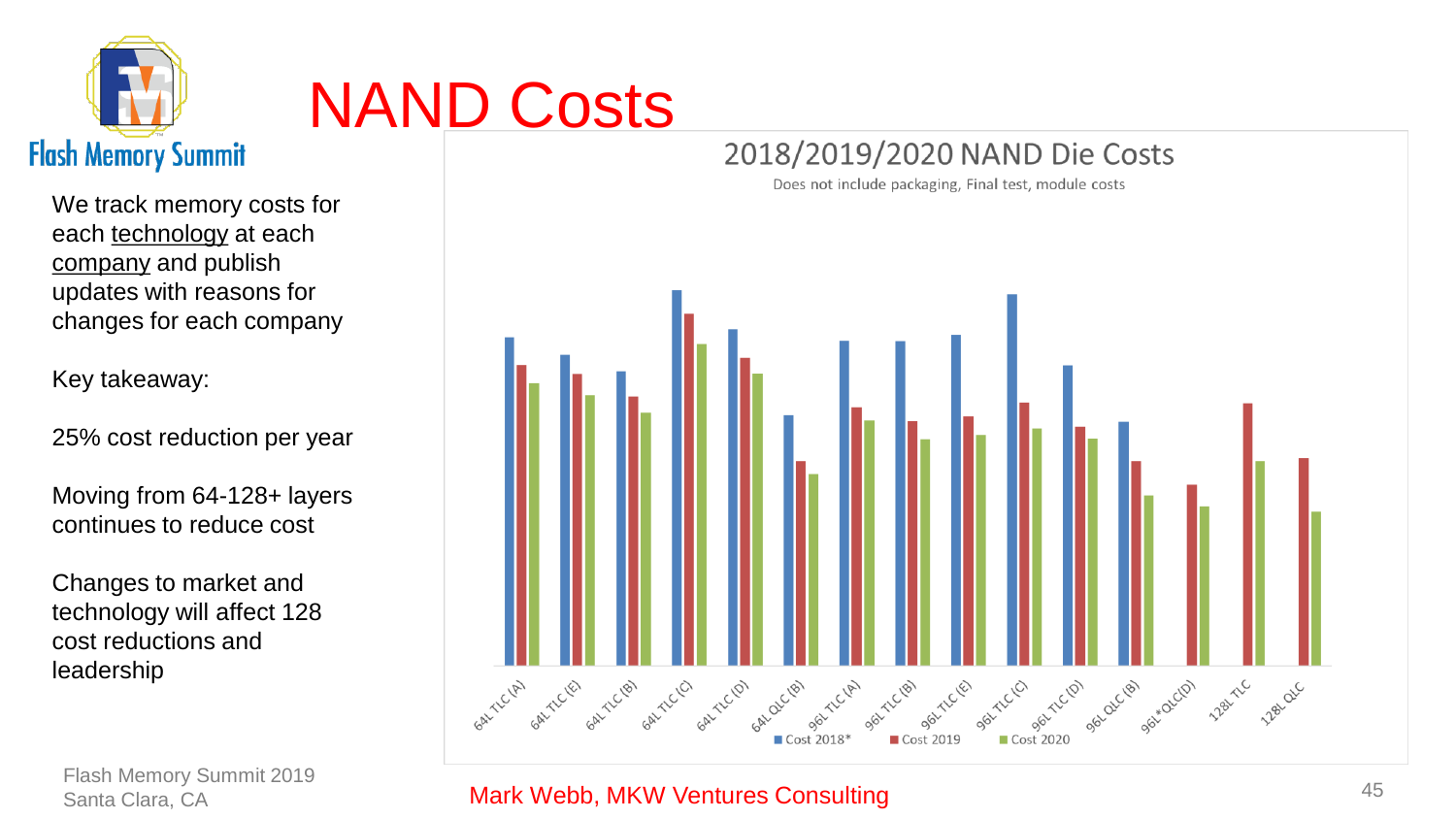

#### Cost for Multi-Gbit Technologies



Flash Memory Summit 2019

#### Mark Webb, MKW Ventures Consulting and the consulting the Case of the Mark Webb, MKW Ventures Consulting and the consulting of the consulting of the consulting of the consulting of the consulting of the consulting of the c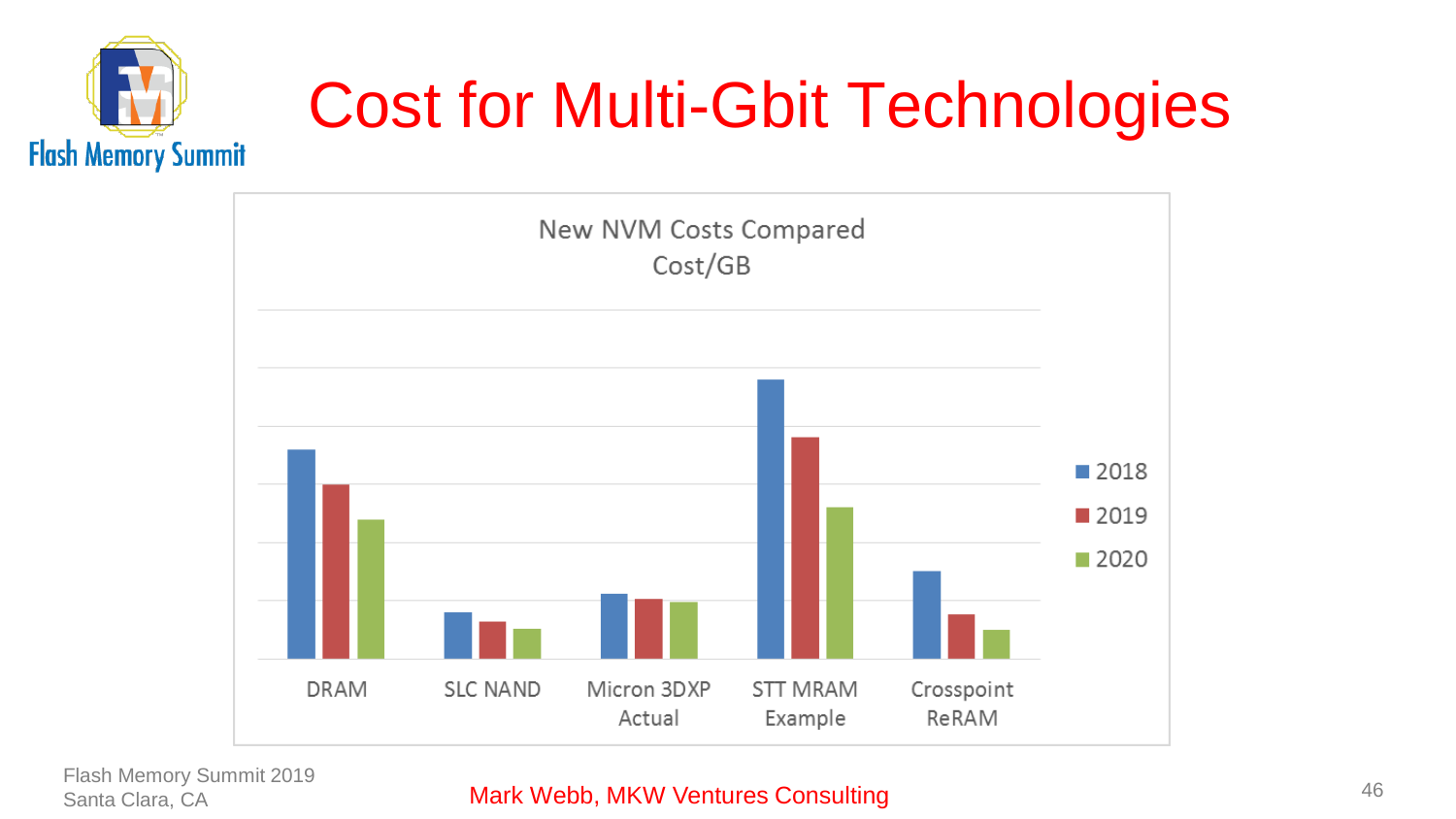

## Emerging and Other Memory Cost

Detailed reports available on each ... below is a ROUGH SUMMARY (order of magnitude)

| <b>Memory/Storage</b> | <b>Cost/GB (high density)</b> | <b>Notes</b>                                       |
|-----------------------|-------------------------------|----------------------------------------------------|
| <b>DRAM</b>           | 180c/GB                       | High volume                                        |
| 3D XPoint             | 70c/GB                        | Shipping today. Cost assumes full ramp             |
| <b>QLC NAND</b>       | 6c/GB                         | <b>NAND Cost Leader today</b>                      |
| Low latency NAND      | 30c/GB                        | Being sampled today                                |
| ReRam                 | ~150c/GB                      | Target No, could match 3DXP long term              |
| <b>MRAM</b>           | ~1000c/GB                     | Large cell size                                    |
| <b>SRAM</b>           | $\sim$ 900c/GB                | Depends on logic, speed needed. Embedded in logic  |
| <b>NOR</b>            | ~1000c/GB                     | Often sold in low density at wildly varying prices |
| <b>HDD</b>            | 2c/GB                         | Average cost for >1TB capacity                     |
| Tape                  | 1c/GB                         | Lowest cost for archival                           |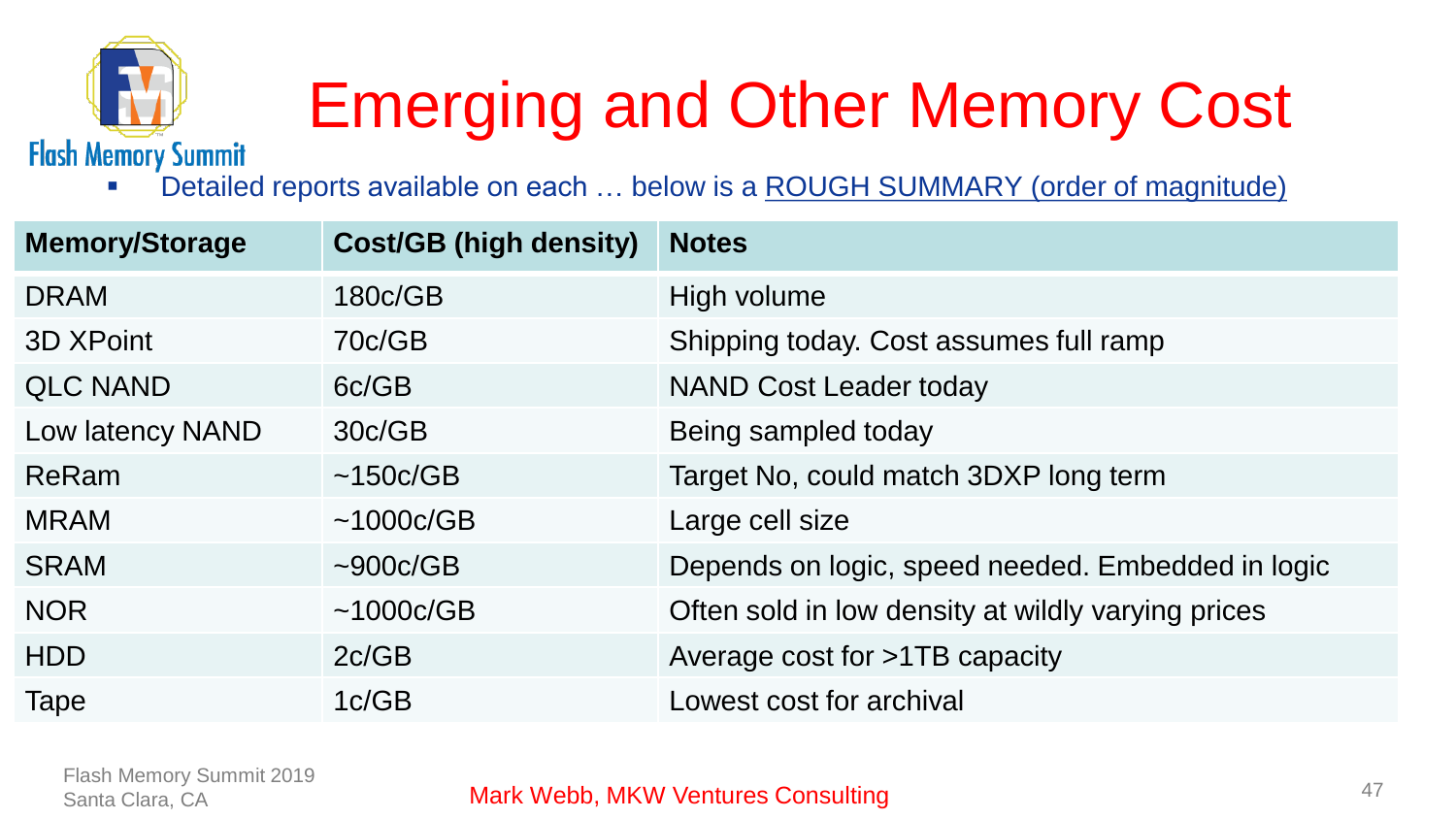

## Summary of Emerging Memory

|              | <b>Pros</b>                                                         | Cons                                                      | <b>Summary</b>                                        |
|--------------|---------------------------------------------------------------------|-----------------------------------------------------------|-------------------------------------------------------|
| 3D XPoint    | Fast SCM, in production,<br>relatively high density and low<br>cost | Can't cycle like<br>DRAM. Slower than<br>DRAM. Scaling    | <b>Highest Volume new</b><br><b>NVM</b>               |
| <b>MRAM</b>  | Fastest NVM Multiple products<br>in production, embedded apps       | high cost, relatively<br>low density                      | In volume with<br>multiple applications               |
| <b>ReRAM</b> | High density, low cost, Fast<br>SCM, available today                | Can't cycle like<br>DRAM. Slower than<br>DRAM. Low volume | Will compete with<br>3DXP apps with<br>volume release |
| <b>NRAM</b>  | Fast, high density, no cycling<br>issues, stable                    | No manufacturing<br>data, limited reports                 | Planning sample in<br>2019, volume in 2020            |
| <b>FRAM</b>  | Fast, potential for endurance                                       | 5+ years                                                  | Need data                                             |
| Other        | In Concept mode                                                     | $10+$ years                                               | Need data                                             |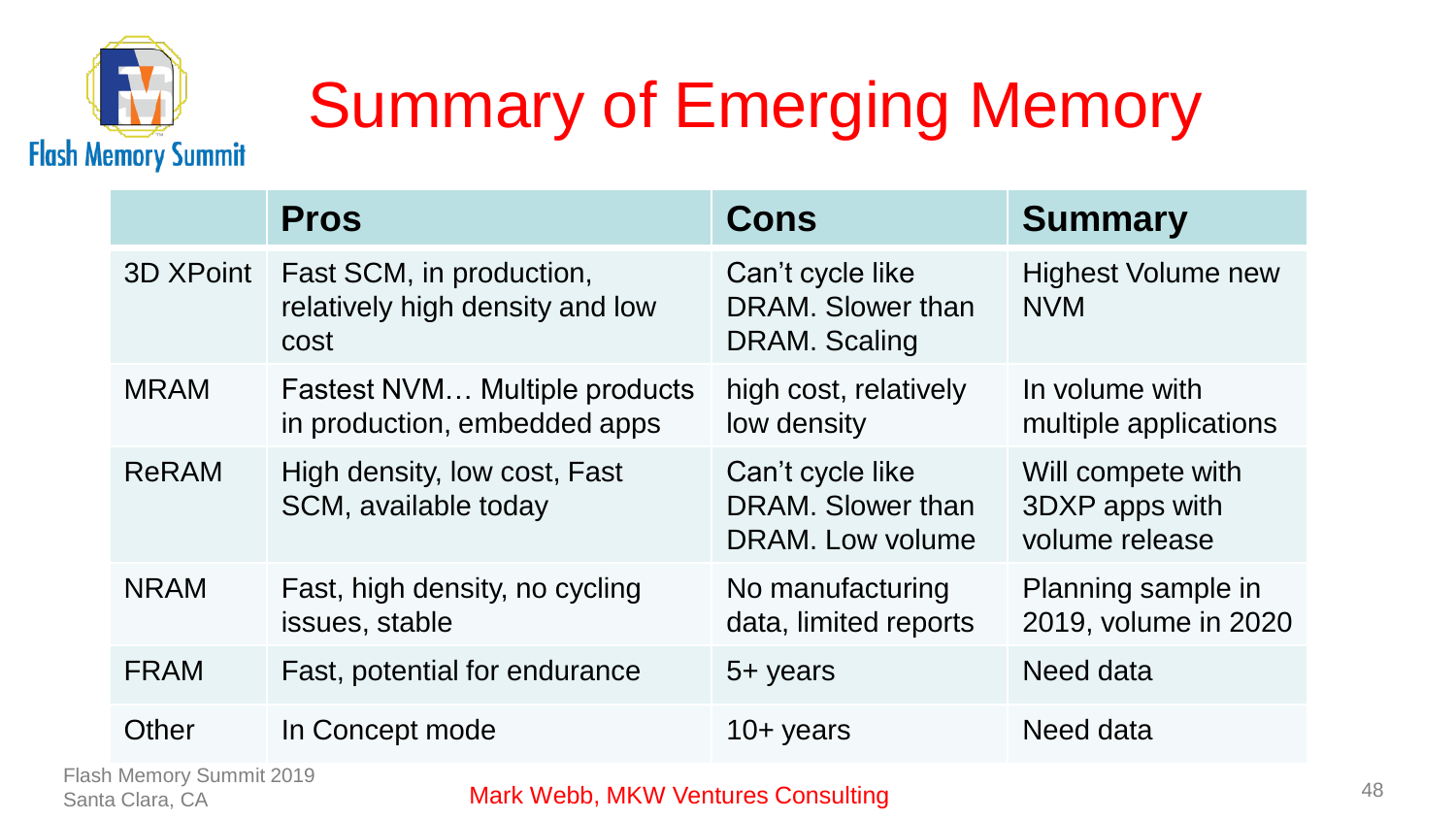

#### Memory Product Lifecycle



Flash Memory Summit 2019 Santa Clara, CA

#### Mark Webb, MKW Ventures Consulting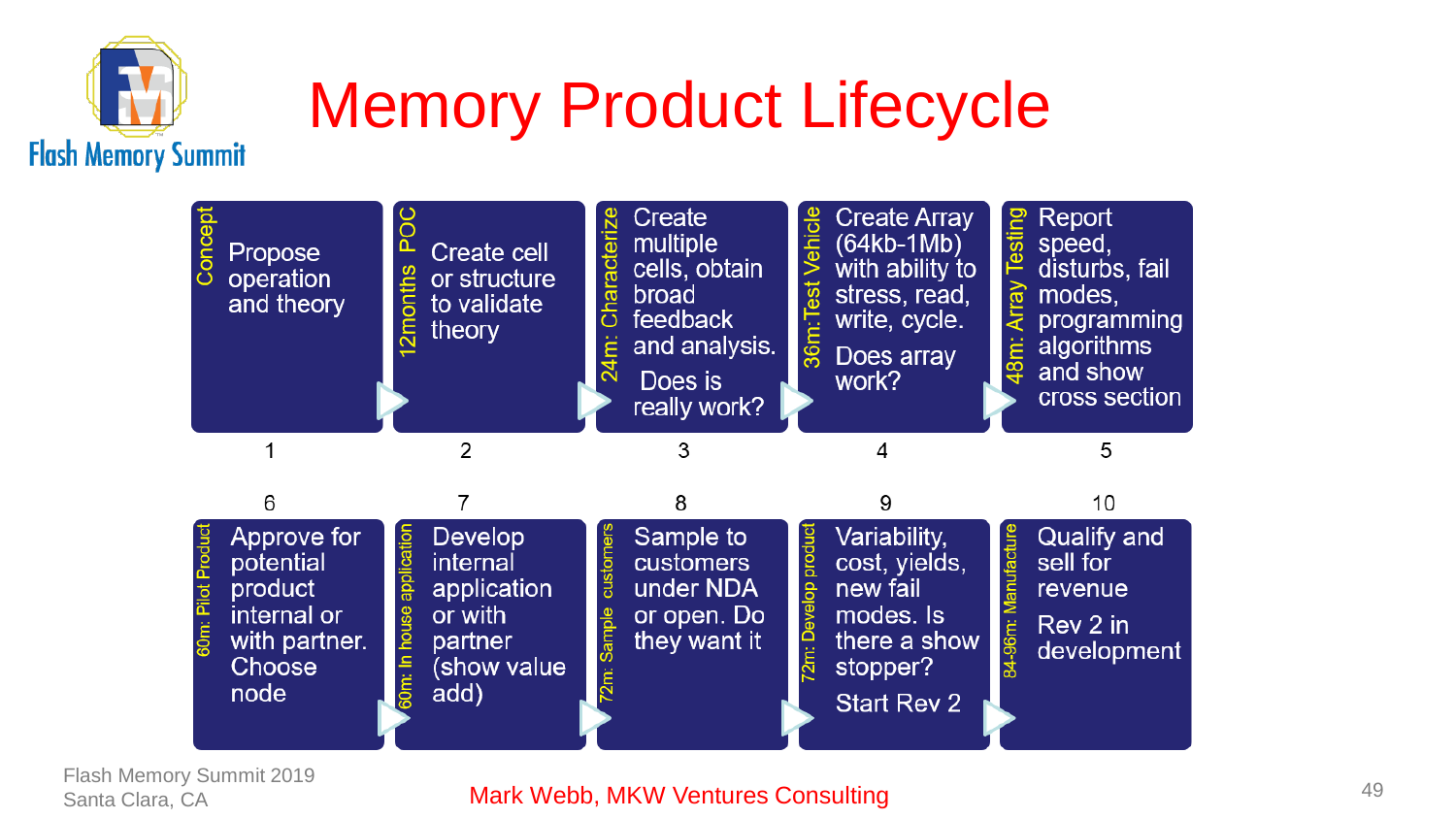

#### Equipment/Investment Challenges and Solution

- It takes 100s of millions to properly develop a new memory to a volume market
	- The revenue while in development is an order of magnitude less
	- Equipment vendors only support high volume products
- Samsung and Intel both overcame this, Can others?
- Solution options
	- Large Memory manufacturer needs to see continuation of its memory business or extension to fund investment (Billions)
	- Foundries allow multiple uses of equipment and fund embedded. Eventually manufacture stand alone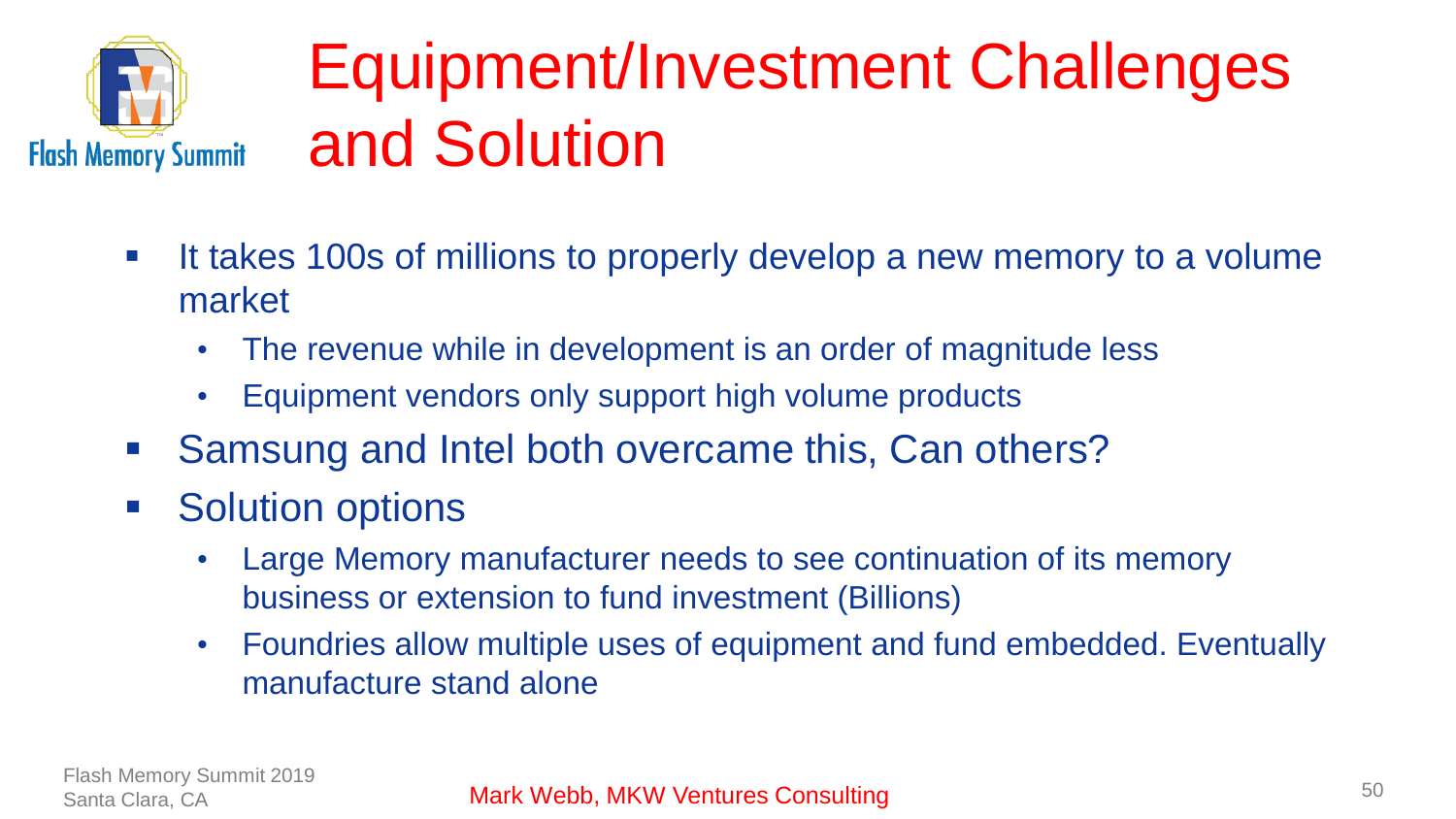

## Future NVM Scenario 2019

- NAND and DRAM stay through 2025. But we have options!
- PCM/3D Xpoint will initially dominate the NAND/DRAM gap. Ramp in 2019-2020
- Competing PCM chips proposed by other companies with similar architecture to Xpoint will be released in 2020 timeframe
- ReRAM develops to address similar market with similar performance and cost to 3D Xpoint
- **■** MRAM continues to grown quickly in embedded, and in lower density, higher speed applications
- Chip Samples/technical evaluations on NRAM, FRAM reported in 2020. based on results, revenue products are proposed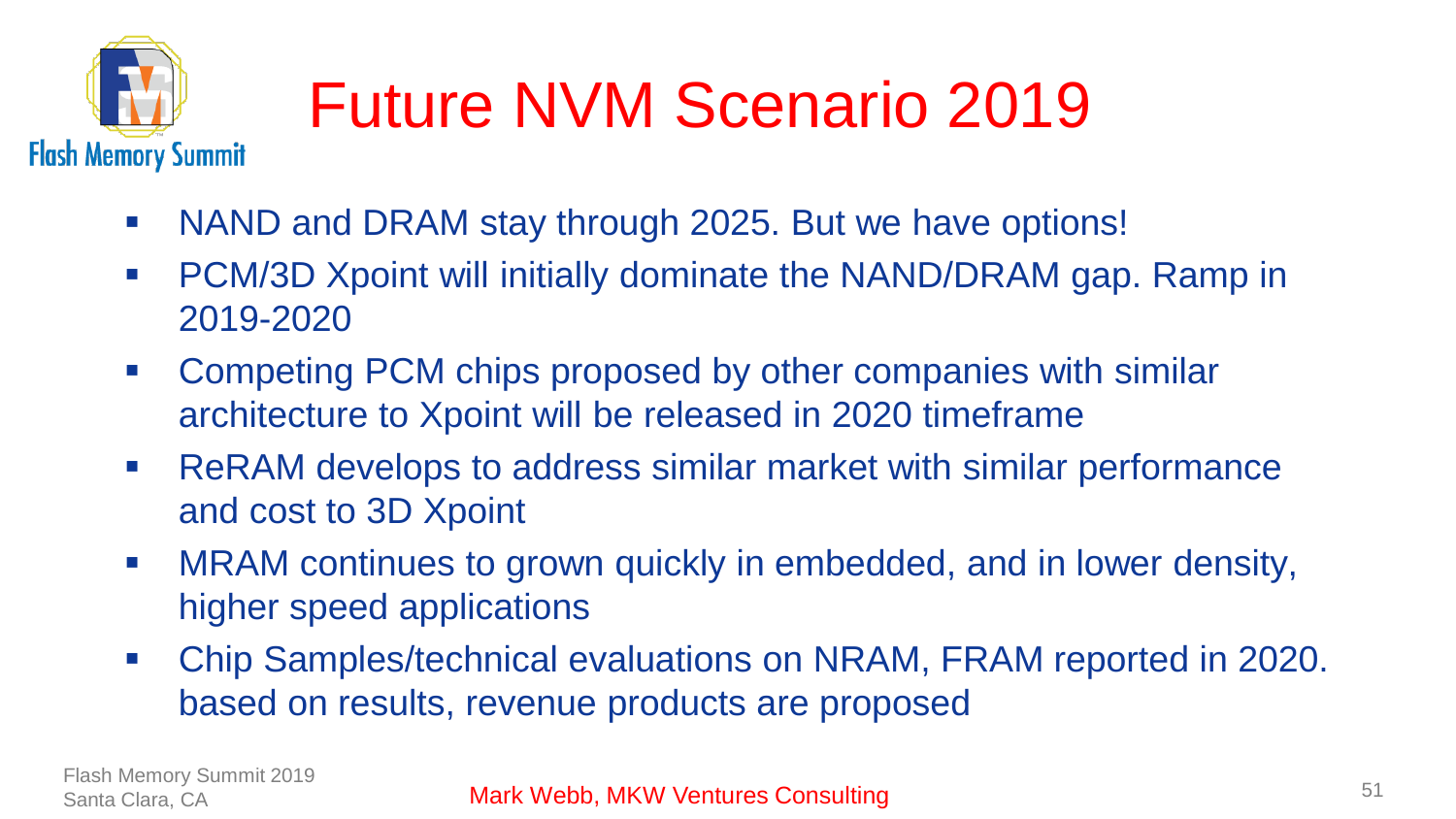

- NAND has 5+ years and 3+ generations to go.
- DRAM will slowly scale for next 5 years
- There is no QLC NAND replacement... ultracheap memory
- We have solid new memories that are actually available and shipping
- These will grow and augment, not replace DRAM and NAND